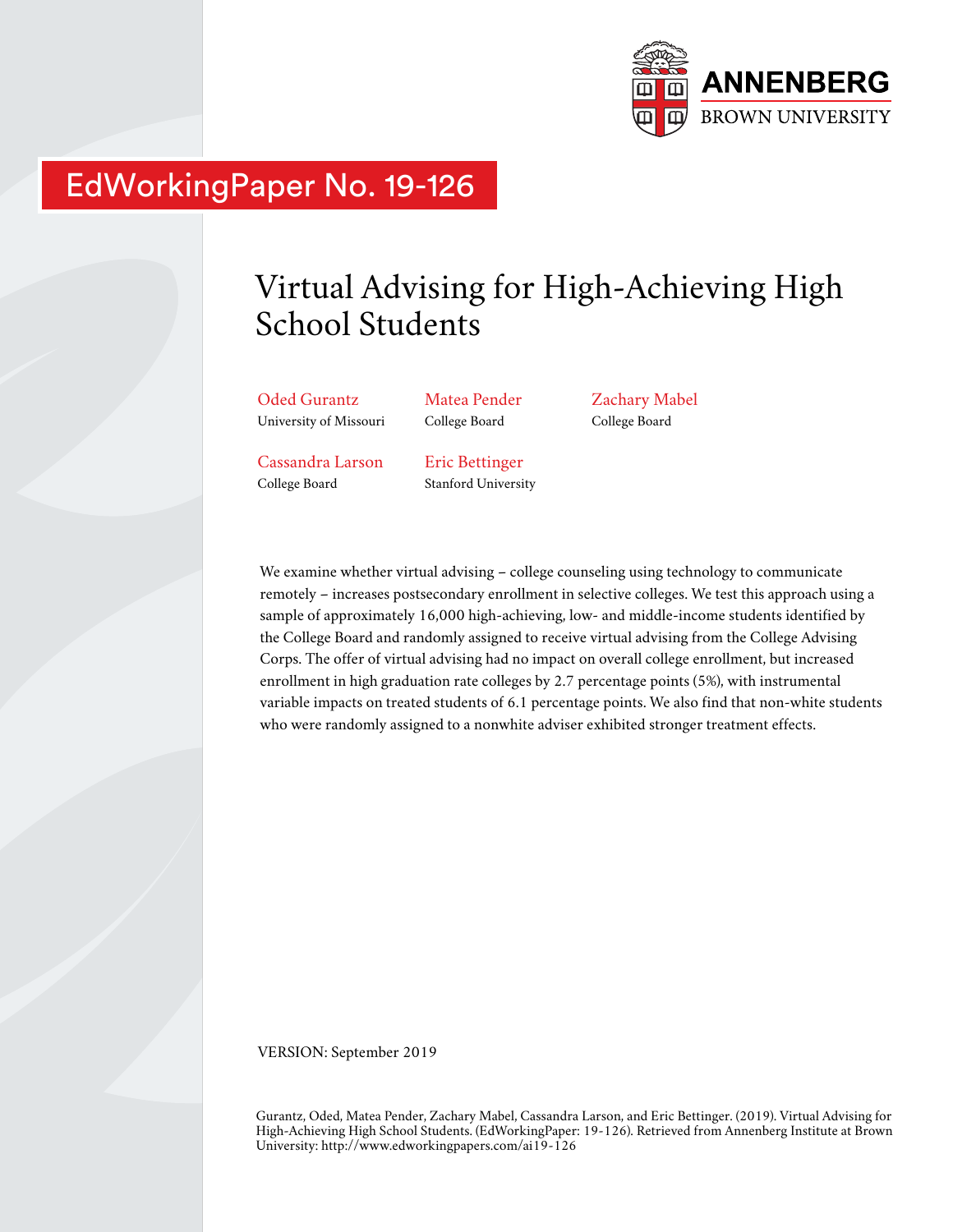#### Virtual Advising for High-Achieving High School Students

Oded Gurantz<sup>1</sup>, Matea Pender<sup>2</sup>, Zachary Mabel<sup>2</sup>, Cassandra Larson<sup>2</sup>, Eric Bettinger<sup>3</sup>

<sup>1</sup> Truman School of Public Affairs, University of Missouri, <sup>2</sup> College Board, <sup>3</sup>Stanford University

### September 2019

Abstract: We examine whether virtual advising – college counseling using technology to communicate remotely – increases postsecondary enrollment in selective colleges. We test this approach using a sample of approximately 16,000 high-achieving, low- and middle-income students identified by the College Board and randomly assigned to receive virtual advising from the College Advising Corps. The offer of virtual advising had no impact on overall college enrollment, but increased enrollment in high graduation rate colleges by 2.7 percentage points (5%), with instrumental variable impacts on treated students of 6.1 percentage points. We also find that non-white students who were randomly assigned to a nonwhite adviser exhibited stronger treatment effects.

Acknowledgements: We are grateful to the leadership and staff at the College Advising Corps for their partnership on this project. We are grateful to Bloomberg Philanthropies for providing philanthropic support for CollegePoint, and to the CollegePoint program staff for their leadership and collaboration. We also recognize the many colleagues at the College Board that supported the planning, execution and evaluation of this program. Any errors or omissions are our own. All authors except Eric Bettinger were employees of the College Board when this research was conducted, and declare that they have no relevant or material financial interests that relate to the research described in this paper.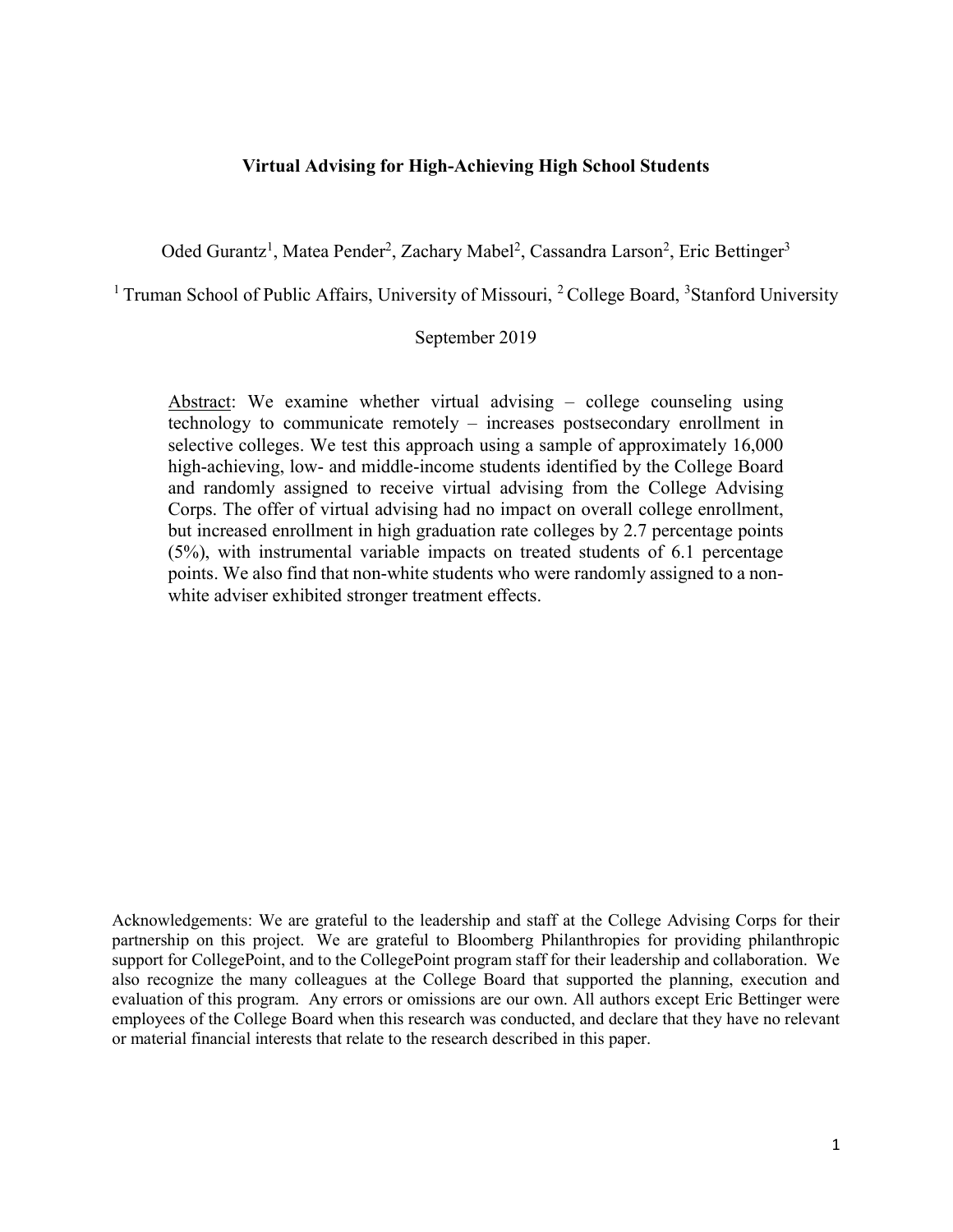#### Introduction

Although postsecondary attendance has increased over the last few decades, large gaps in college attendance between low- and high-income students remain (Bailey & Dynarski, 2011; Bastedo & Jaquette, 2011). One concern is that low-income students are more likely to "undermatch", meaning they are less likely to apply or enroll in academically matched institutions, compared to their high-income peers (Hoxby & Avery, 2013; Smith, Pender, & Howell, 2013). One explanation for undermatching is the complexity of the college application process, which requires students to: assess the quality of numerous postsecondary institutions, many of which may be geographically distant and unknown to the typical low-income student; understand an opaque financial aid process that leaves the true cost of college unclear; and meet many key consequential deadlines over many months.

College counseling – providing students guidance via human interaction throughout the lengthy college application process – has been shown to increase college attendance and persistence (Barr & Castleman, 2017; Bettinger & Evans, forthcoming; Carrell & Sacerdote, 2017; Castleman & Goodman, 2018; Page, Kehoe, Castleman, & Sahadewo, 2017). Yet there are challenges in providing college counseling at scale. Counseling is often referred to as a "high-touch" intervention, due to the financial costs required to provide students individualized attention. Students with less college-relevant information and most in need of these counseling services may also live in more geographically distant areas, and traveling to reach these all of these students may be cost prohibitive (Hoxby & Avery, 2013). Nonetheless, counseling at the individual-level may be necessary as "light-touch" interventions, which typically rely on providing simplified information about college opportunities and costs through brochures, emails, or texts, have had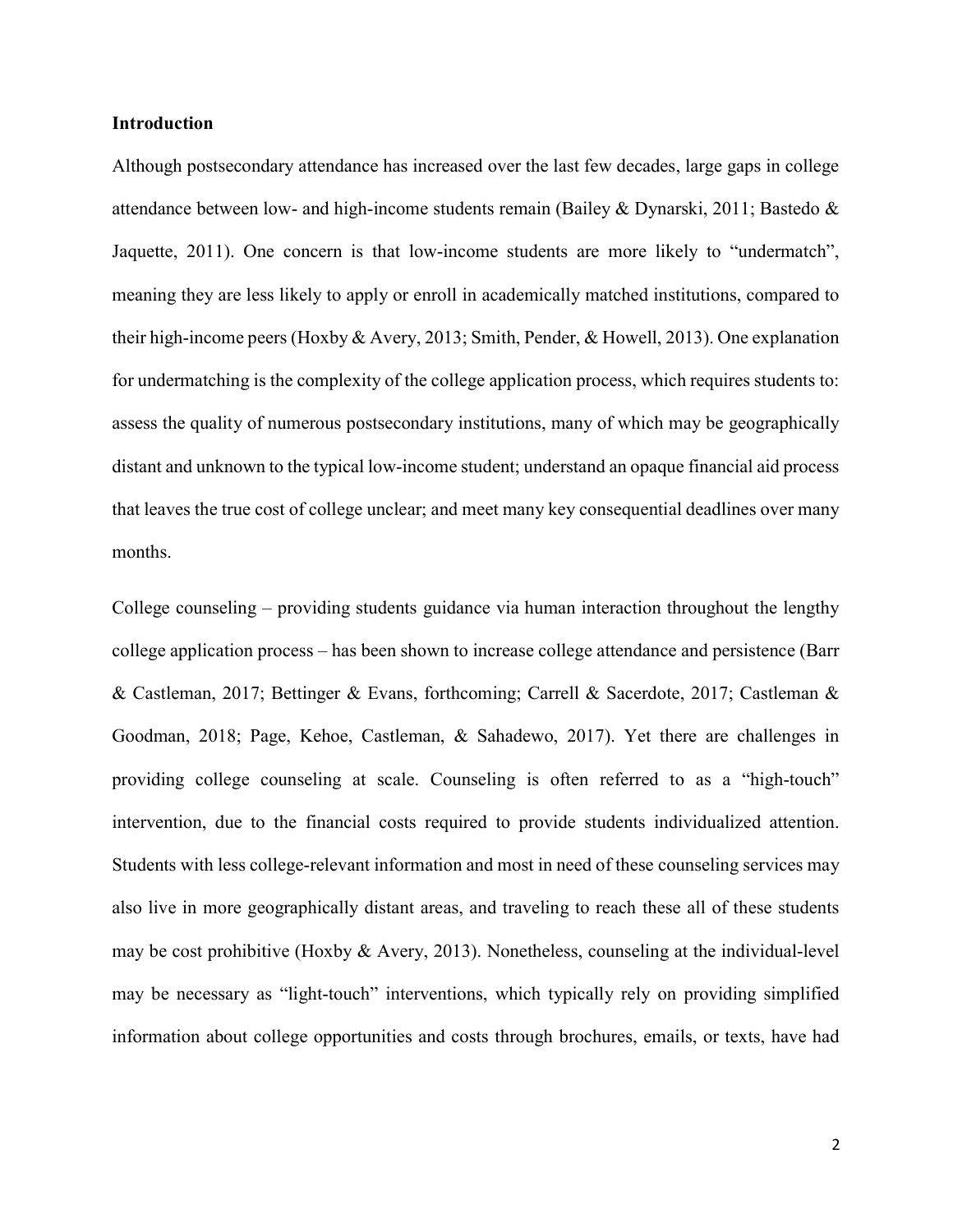varying levels of success (Bird et al., 2019; Castleman & Page, 2015; Castleman, Page, & Schooley, 2014; Gurantz et al., 2019; Hoxby & Turner, 2013; Hyman, forthcoming).

This project examined the impact of "virtual advising": one-on-one college counseling done remotely via computer-assisted face-to-face conversations, along with opportunities for more typical communication via email, phone, or text. Virtual advising enables a single adviser to serve students across a broad geographic region, rather than within a single K-12 institution. In this paper, virtual advisers focused entirely on college planning and application support, whereas school counselors often carry much higher caseloads and are responsible for a number of noncounseling related activities in their schools. Using a pool of PSAT/NMSQT and SAT takers in the high school graduating class of 2018, we identified high-achieving low- and middle-income students who were then randomly assigned to an offer of receiving virtual advising by the College Advising Corps (CAC). Each adviser used text messages, phone, email, and video conferencing capabilities to help their students apply to and enroll in from top colleges. A primary focus of adviser outreach was to promote student enrollment in a select group of high-quality "CollegePoint" colleges and universities, defined as institutions with graduation rates above 70 percent.

As a result of the offer of virtual advising, students sent SAT scores to 0.32 (7%) more CollegePoint colleges and were 2.7 percentage points (5.4%) more likely to attend these schools. Students were 1.7 percentage points (2.8%) more likely to attend institutions in the top three Barron's rankings, exhibiting small and sometimes statistically significant increases in college quality as measured by institutional graduation rates. We also find evidence for homophily effects, where non-white students randomly assigned to an adviser of non-white ethnicity exhibit larger treatment impacts, but find no such evidence for assignment by adviser gender.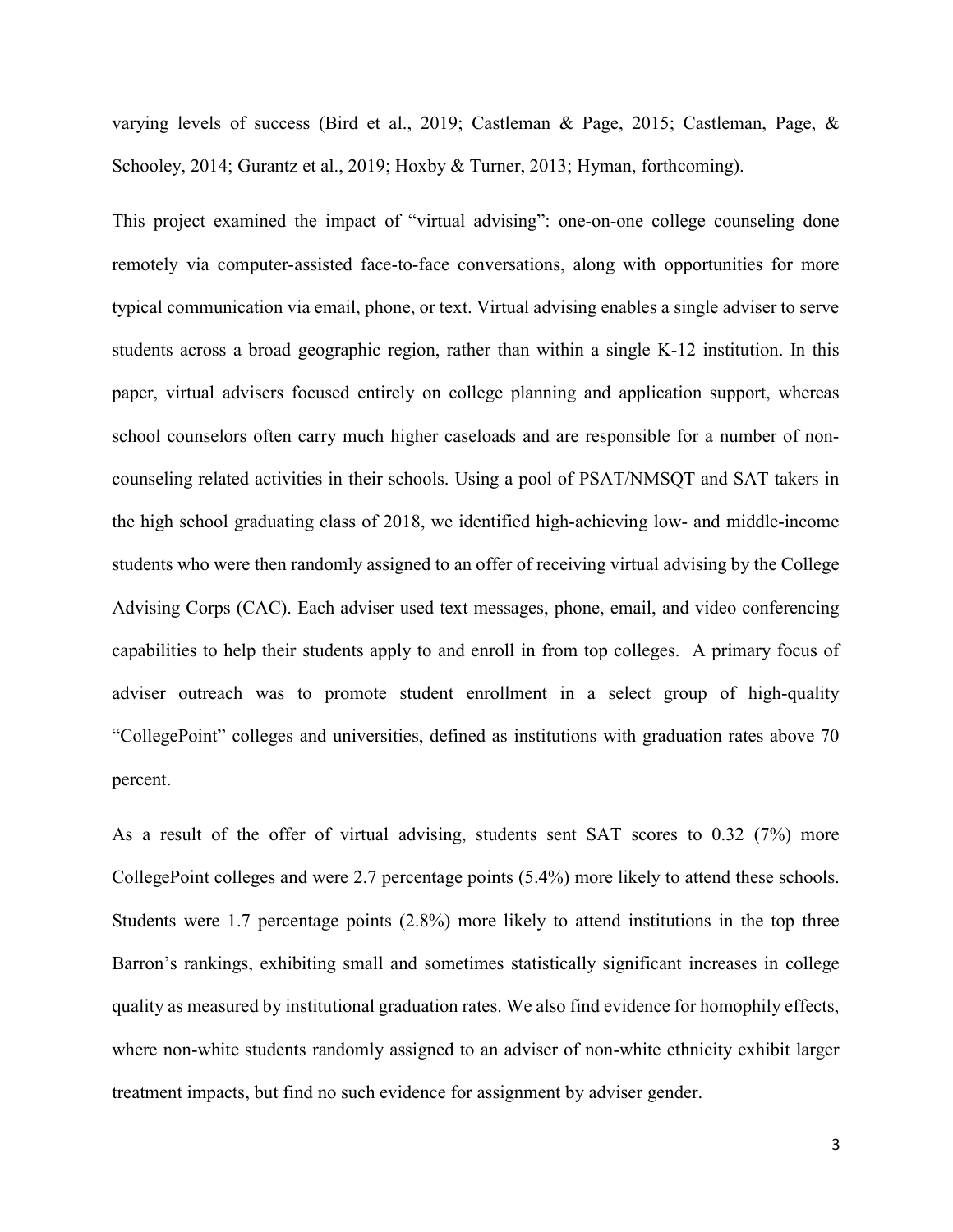#### Experimental Background

 $\overline{a}$ 

Beginning in 2017, with support from Bloomberg Philanthropies, College Board (CB) and College Advising Corps (CAC) partnered to test the impact of connecting students directly with a virtual adviser. For this experiment, College Board identified 16,256 high-achieving, low- and moderateincome students from the class of  $2018$ .<sup>1</sup> High-achieving was defined as being in the top 10% of the national PSAT or SAT distribution for students who took the exam in their  $11<sup>th</sup>$  grade year. We identified low- and middle-income status through a combination of SAT fee waiver usage, PSAT and SAT questionnaire responses, and a methodology that predicted income using geographic data (e.g., census track, high school) and survey responses on the SAT's student data questionnaire.<sup>2</sup>

From this sample, three-fourths of the students were randomly assigned to receive an offer to participate in virtual advising (12,215 treatment and 4,041 control students). Each treated student was also randomly assigned to one of 23 advisers. As students were randomly assigned to treatment we expected that some students would not engage with their adviser, thus necessitating a larger split for treatment (three-fourth of the sample) than control (one-fourth of the sample). Engagement rates were 44%, resulting in an average adviser caseloads of approximately 235 students each.

<sup>&</sup>lt;sup>1</sup> College Board identified 32,528 high achieving, low- and moderate-income students from the class of 2018. The partnership with CAC was structured to allow a two-way data exchange between CAC and CB to support students throughout the advising cycle, enabled through a detailed data privacy and security audit, and establishing clear use of data guidelines. Half of the identified students had their information provided to CollegePoint, another college counseling organization, with these students included in the experiment described in a paper by Sullivan, Castleman, and Bettinger (2019), henceforth "SCB". Appendix Table 1 shows some primary differences between the virtual advising models: (1) treatment assignment in this paper was an intent-to-treat effect as all students were offered advising, whereas SCB asked students to participate before randomizing on a smaller sample of students who expressed interest; (2) this paper relied only on College Board identified students assigned to one counseling provider (CAC), compared to multiple counseling providers utilized in SCB.

<sup>&</sup>lt;sup>2</sup> Low- and middle-income students had estimated annual income below \$58,000 and \$77,000, respectively.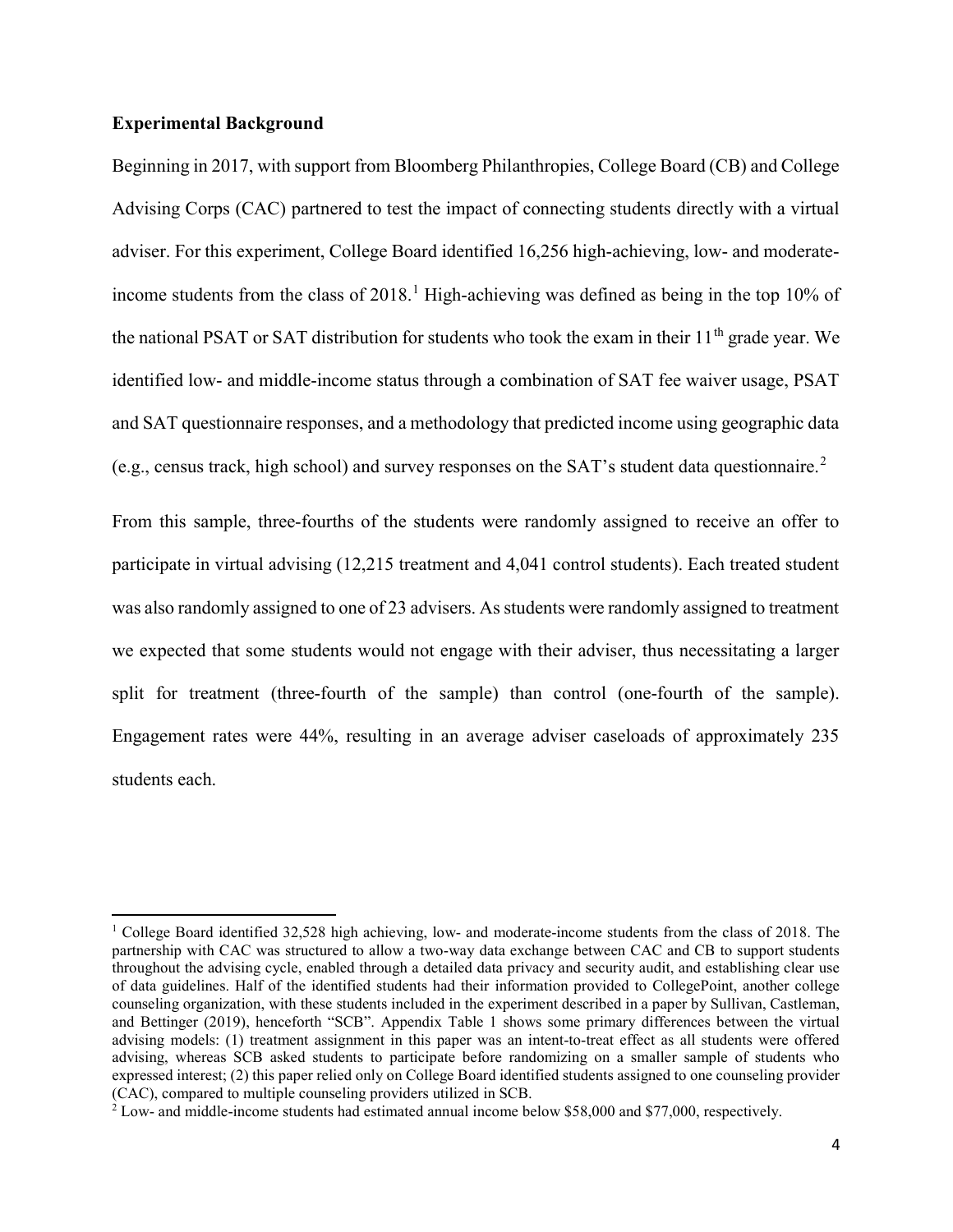Students assigned to the treatment group received outreach from College Board notifying them of their selection to the program and introducing their CAC college adviser. Once a student responded to the outreach and their identity was verified, the student was considered part of the adviser's caseload. An initial virtual advising meeting was then scheduled with the student.

CB and CAC executed two recruitment campaigns to engage assigned treatment students. Each campaign included direct mail, email, text, and phone calls. The first campaign launched in early May 2017 to 6,822 eligible students with letters and emails. The second campaign launched in August 2017 to 5,422 students and followed a similar letter/email sequence, with some minor adjustments based on observations from the first campaign. Advisers in the first wave of outreach reached caseload capacity in October 2017. In order to meet CAC caseload goals for wave 2 advisers, 3,686 non-responsive students in the first campaign were reassigned to advisers in the second campaign and received another round of text messages and phone calls. Wave 2 advisers reached caseload capacity in January 2018. 44.6% of the 12,244 students who received an offer were placed in an adviser caseload by January 2018 (5,460 students). These students actively and passively engaged with adviser outreach through August 2018. Outreach to students in the treatment group not assigned to an adviser caseload stopped in January 2018.

#### Methodology and outcome

The empirical strategy based on our experimental design is represented by Equation (1):

$$
Y_{igt} = \beta_0 + \beta_1 * VirtualAdvising_{igt} + \theta_{gt} + \varepsilon_{igt}
$$
 (1)

 $Y_{igt}$  represents an outcome of interest for high-achieving individual *i* in income group g (i.e., lowversus middle-income) at time  $t$  (Spring or Fall outreach). We control for students' income status and the timing of randomization ( $\theta_{gt}$ ). Students who were randomly assigned in Spring 2017 and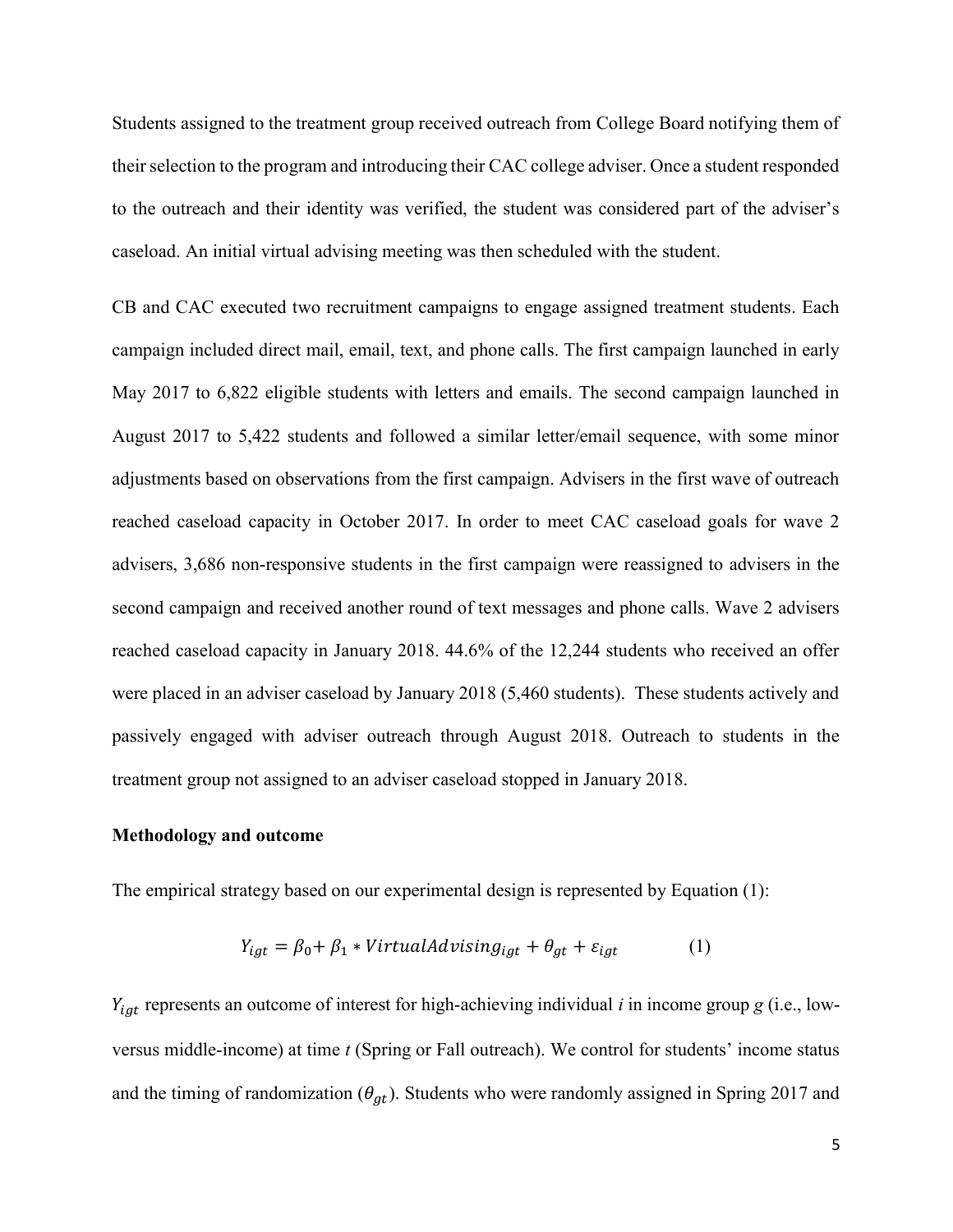did not respond were then randomly re-assigned to a second adviser in the Fall; for these students we still "assign" them to their initial randomization pool and adviser to ensure accurate analysis. VirtualAdvisin $g_{igt}$  is equal to one for individuals assigned to a treatment condition.

Our primary outcome measures are College Board data on SAT "score sends" and National Student Clearinghouse (NSC) data on postsecondary enrollment. We cannot observe college application data, but SAT score sends serve as a rough proxy for application patterns to four-year colleges (Smith, 2018). NSC data identify students' initial postsecondary enrollment. We use IPEDS data to create metrics of the quality of the college attended, using both SAT percentiles (the rank order of median SAT scores for four-year colleges) and the college's six-year (150% time) graduation rates. We also examine whether enrollment shifted students to a college that is likely to less expensive for them, as measured by IPEDS data on net costs for students from lowincome families (i.e., incomes of \$48,000 and below).

As part of the initiative, College Advising Corps was interested in encouraging students to attend a set of colleges called "CollegePoint" colleges. This included a set of approximately 290 colleges with graduation rates above 70 percent.<sup>3</sup> We examine changes in the number of score sends and enrollment in CollegePoint colleges specifically, as they were a focus of adviser outreach. College Board generated a list of the closest CollegePoint colleges for each student, to enable them to provide advice and suggestions to augment each student's college application portfolio.

#### **Results**

Table 1 shows the characteristics of the high-achieving sample, and provides evidence that the randomization resulted in no differences in the average characteristics of treatment and control

<sup>&</sup>lt;sup>3</sup> Full list of CollegePoint colleges: https://ogurantz.github.io/website/Gurantz\_2019\_VirtualAdvising\_Colleges.pdf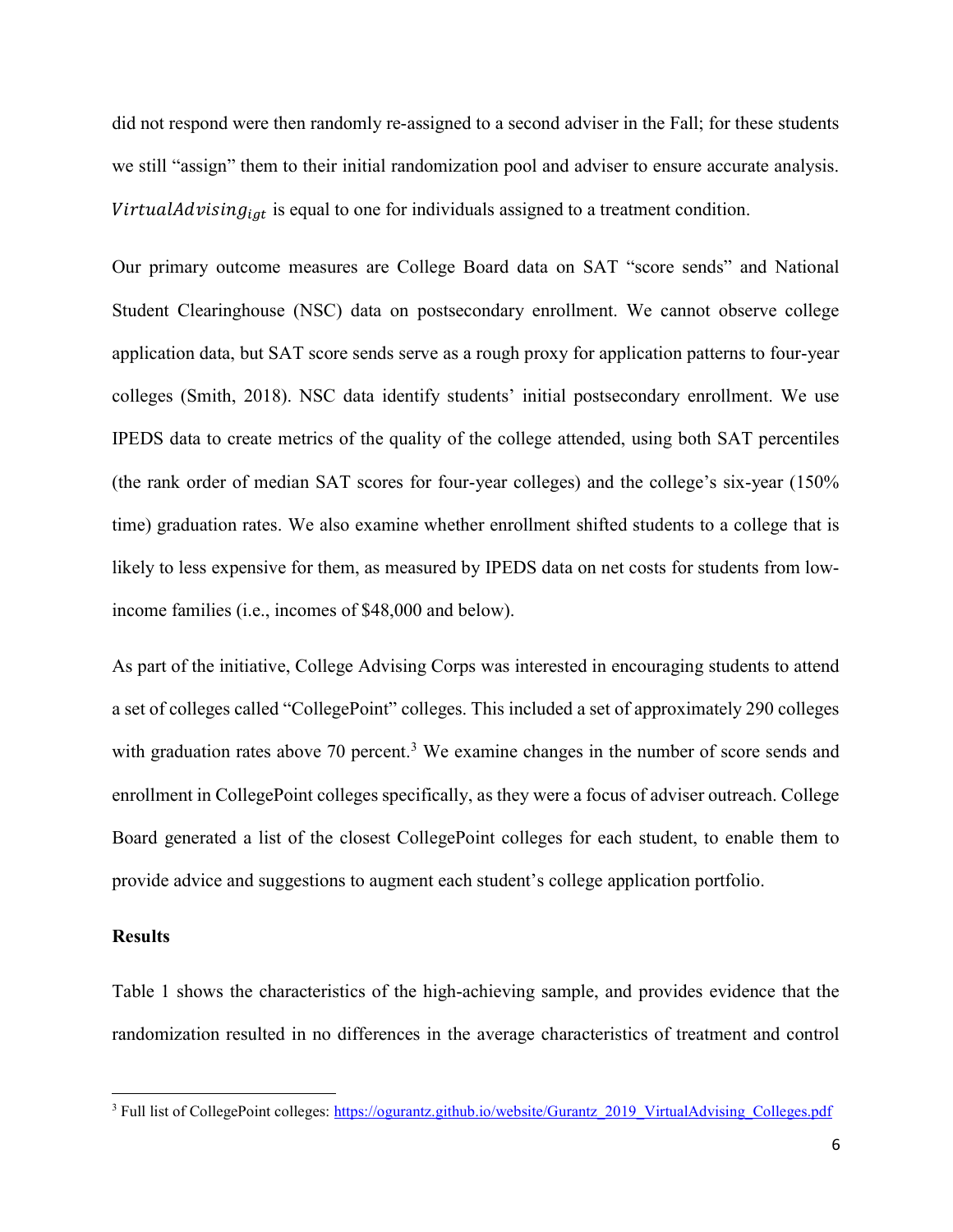students. Students in this experiment were roughly evenly split between female and male (47% to 53%) and came from families with strong academic backgrounds (40% reported having at least one parent with a bachelor's degree). The students predominately identified as white (38%) and Asian (33%), with 18% and 5% of students identifying as Hispanic or African-American, respectively. By design, the students were very high-achieving, with an average SAT score of 1357 (out of 1600) on their first attempt. On all these characteristics, we find no evidence that the average treatment student differed from the average control group student, confirming that the randomization process generated balanced samples.

#### Impacts of Treatment Assignment on College Attendance

Given the high achievement of these students, an overwhelming majority already intended to attend college. Over 87 percent of the control group students attended some type of college, and we find that the offer of College Advising Corps virtual advising (VA) has no effect on collegeattendance overall. However, the intent of the program was to reduce "mismatch" by encouraging enrollment at CollegePoint colleges – institutions with graduation rates stronger than they might otherwise consider. The program increased attendance at CollegePoint colleges, with positive and statistically significant impacts on some commonly used measures of college selectivity.

Table 2 shows intent to treat results from the VA offer. Students in the treatment group sent their SAT scores to 0.3 (5%) more colleges (column 1), almost all of which were targeted toward CollegePoint colleges (column 2). Score send impacts were concentrated among low-income (row 4), rather than middle-income (row 5), students. This likely occurred as low-income students were offered 4 additional free SAT score sends as part of the treatment condition. The VA offer did not increase college-going, either overall (column 3) or at four-year institutions (column 4), but this is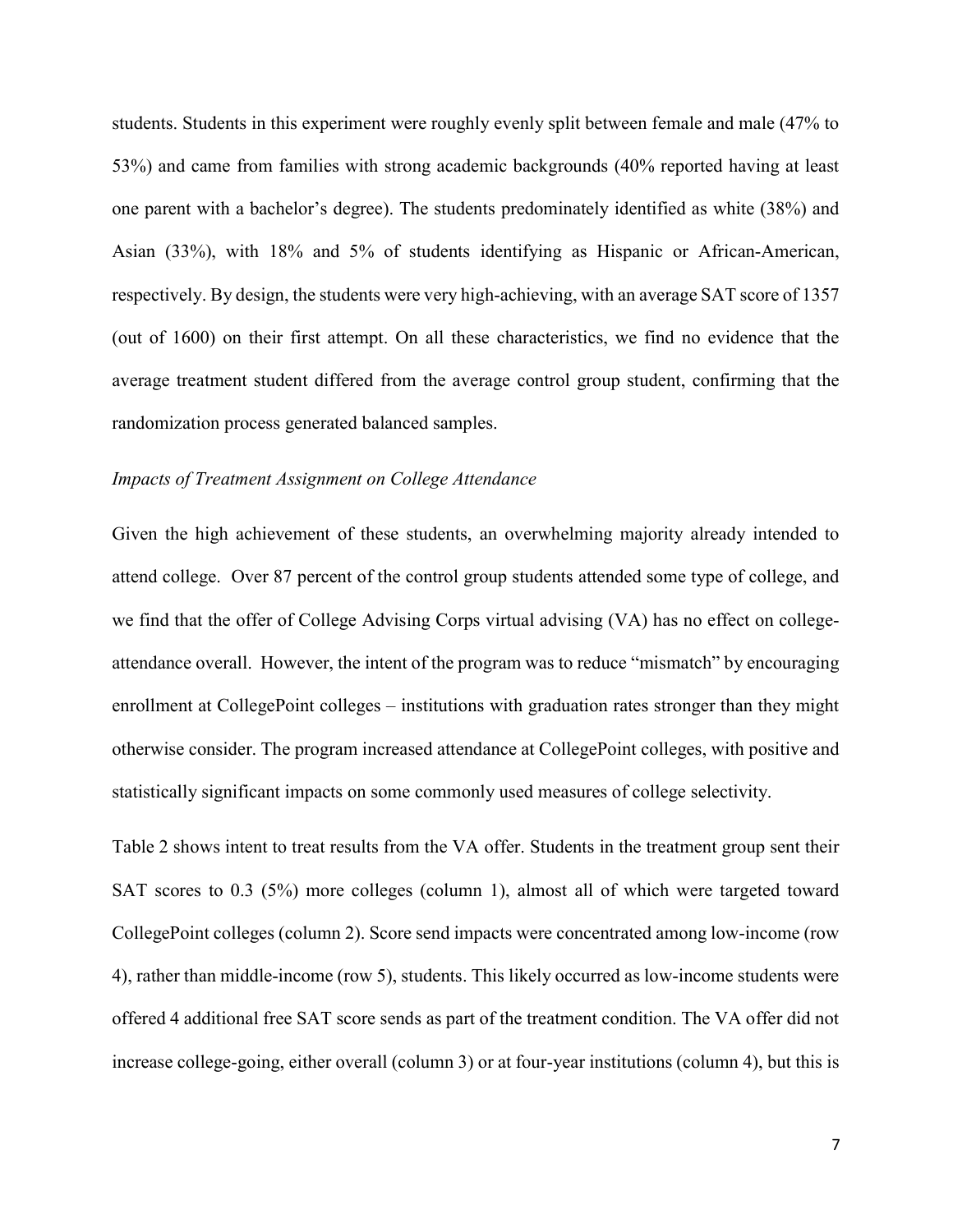in large part because most of these high-achieving students attended college (87%) or attended four-year colleges (83%) at baseline.

Table 2, column 5 shows that treated students were 2.7 percentage points (5%) more likely to attend CollegePoint colleges. Impacts were slightly larger in wave two, which occurred in the Fall of  $12<sup>th</sup>$  grade rather than Spring of  $11<sup>th</sup>$  grade, though impacts were equivalent for low- and middleincome students. The shift into CollegePoint colleges was accompanied by some evidence of corresponding increases in college quality. Students were 1.7 percentage points (3%) more likely to attend a school ranked in the Barron's top three categories (column 6), as a result of shifting out of less selective four-year colleges (column 7).<sup>4</sup> Column 9 shows that overall shifts led students to attend colleges with IPEDS-measured graduation rates that were 0.8 percentage points (1%) higher. There were no other observed changes in characteristics of colleges attended, with impacts on average freshmen SAT and net price (based on low-income students) statistically insignificant. Other values, such as net price for other income levels or expenditures per FTE were also unchanged.

As anticipated, not all students who were offered virtual advising ultimately participated in the program. We find that 44% of students chose to participate, as measured by College Advising Corps adviser tracking using their student information management system. Figure 1 examines the distribution of who engaged their adviser, based on their predicted probability of attending a CollegePoint college.<sup>5</sup> There is some evidence of positive selection into engagement, with higher

<sup>4</sup> Barron's top three rankings are "most competitive", "highly competitive plus", and "highly competitive", with ranking four being "very competitive plus". Few students in our sample attended four-year colleges with lower Barron's rankings, and these students are included with category four. Appendix Table 4 disaggregates by each Barron's ranking and also finds some additional evidence of shifting, with some students exiting non-CollegePoint "highly competitive plus" colleges to shift into similarly ranked CollegePoint colleges.

<sup>&</sup>lt;sup>5</sup> Predicted probabilities derive from a logistic regression using control group students that controlled for: student ethnicity; gender; parental education; school urbanicity; whether they took the SAT zero, one, or two or more times;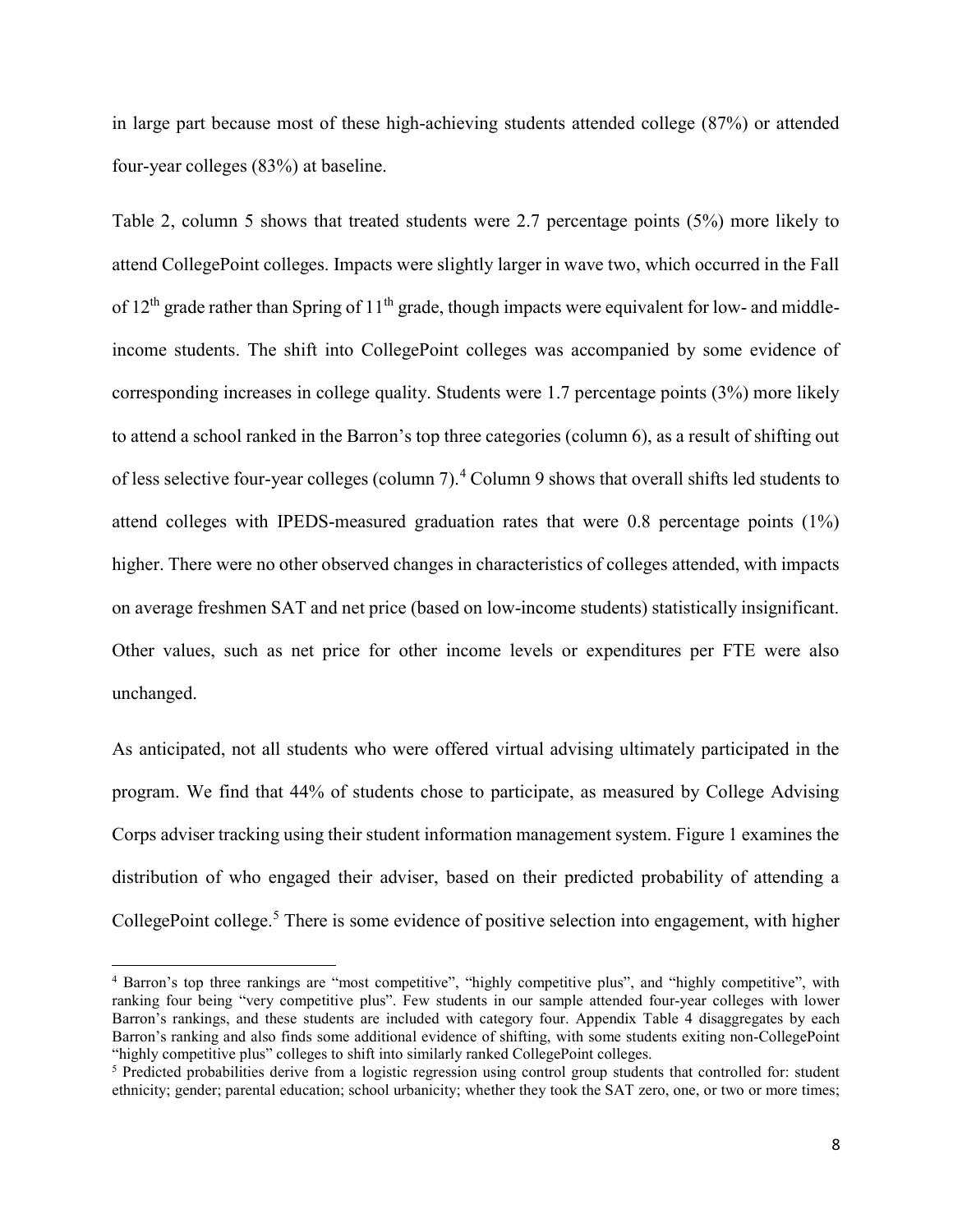engagement rates among students with stronger propensity to attend a CollegePoint college. Overall, the average propensity was 52.5% among engaged students relative to 48.7% among treated students who did not engage, though there is considerable overlap across the distribution of propensity scores.

Under the assumption that positive impacts could only have come through actual program participation, Appendix Table 3 shows complementary but alternative treatment-on-the-treated estimates based on actual program participation. These results are identical to those in Table 2 though generally 2.25 times larger, suggesting an increase in CollegePoint attendance of 6.1 percentage points, and an increase in the average graduation rate of the college attended of 1.8 percentage points.

There are two possible concerns about interpreting the TOT estimates that we think are unlikely to be problematic in practice. The first is that all high-achieving students in the treated group were also enrolled in a separate College Board initiative known as Reach Your College Potential, a "light-touch" intervention that provided students brochures with information about selective colleges and some additional College Board-related benefits, such as additional free SAT score sends. This appears unlikely to change results as prior research on larger samples has not found that this initiative changes college enrollment decisions (Gurantz et al., 2019). The second is if the simple offer of assistance changes students' self-conceptions, inducing them to try harder irrespective of the actual advising. Given our prior work, we believe this impact is implausible,

 $\overline{a}$ 

a cubic of initial SAT math and verbal scores, school-level free and reduced price lunch, and school size. Results based on predicted probability of attending a four-year college produce results with a similar interpretation.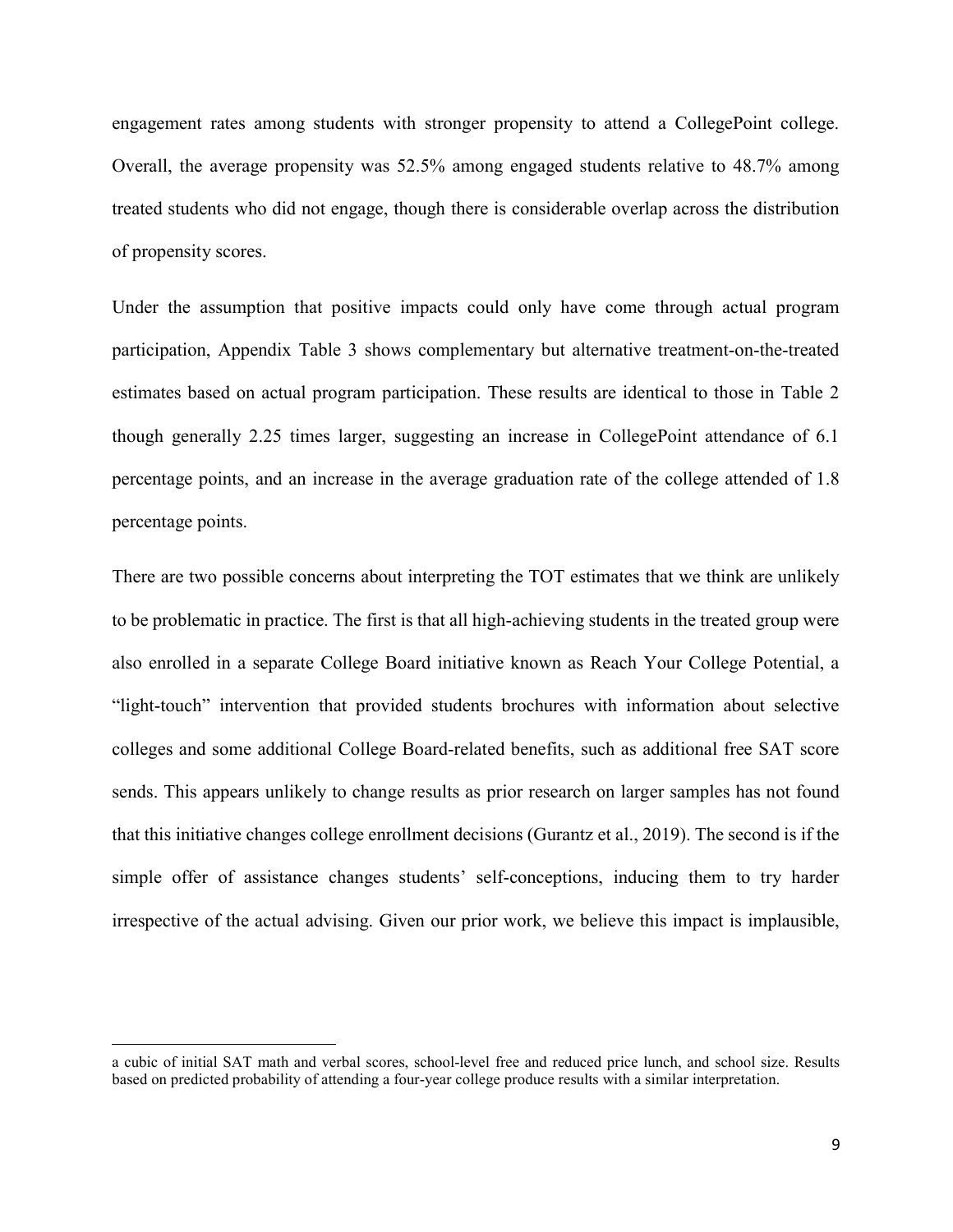especially as students shifted specifically to CollegePoint colleges – which are a priority of the advising program but not reflected in the introductory materials sent to treated students.

#### Impacts of Adviser Assignment on College Attendance

Each treated student was also randomly assigned to one of 23 advisers, which we use to test for evidence of homophily in treatment effects. For example, did female students randomly assigned to a female adviser have more positive outcomes than male students assigned to a female adviser? One challenge is that we have relatively few advisers, with 15 females versus 8 males, and 17 white advisers with four African-American, one Asian, and one Hispanic adviser. As such, these results might be suggestive of potential homophily effects but not conclusive. Appendix Table 2 confirms that being assigned a female or white adviser is not correlated with student background characteristics.

Overall, Table 3 shows some differences in enrollment outcomes based on being assigned to a same sex adviser. The first row of Table 3 shows that being assigned to an adviser of the same sex leads to a two percentage point increase in the likelihood of engaging with the adviser, and leads students to be 1.5 (2%) and 1.2 (2%) percentage points more likely to either enroll in college or enroll in a four-year college, respectively. When we disaggregate by sex, we find that the impacts are essentially null for females but positive for males; in other words, males assigned to male adviser exhibit better outcomes than when they are assigned to female advisers, yet females assigned to female advisers exhibit similar outcomes as females assigned to male advisers. Overall, males who are randomly assigned to a male adviser are 2.3 percentage points (3%) more likely to attend college overall, with roughly two-thirds of this effect being driven by increases in four-year college attendance.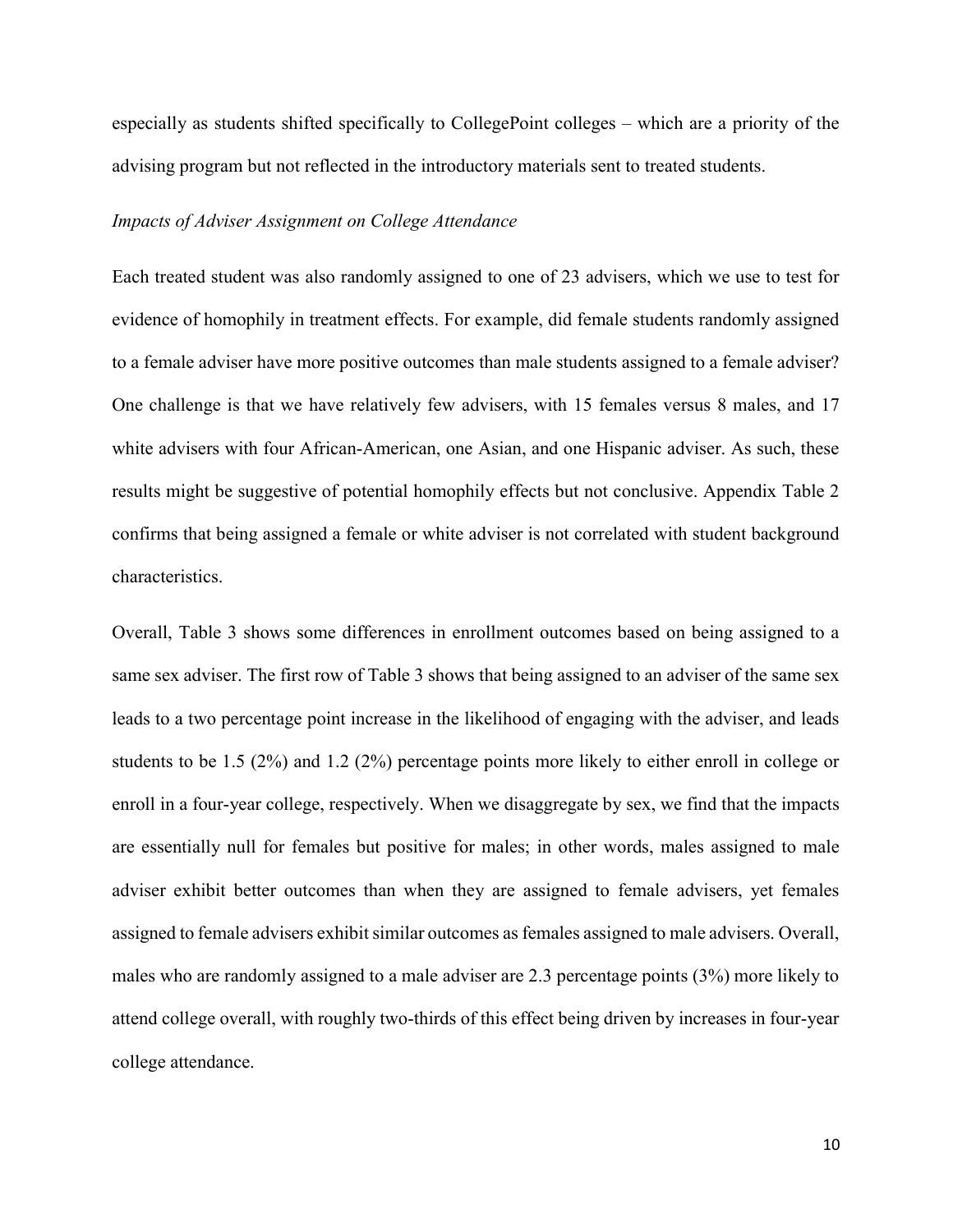The bottom half of Table 3 shows larger positive impacts when non-white students are assigned to a non-white adviser, relative to a white adviser in our sample. In this instance, we define an ethnic match as including all African-American, Asian, and Hispanic students matched to an adviser of the same ethnicity, noting again that we have only six non-white advisers, with four of them African-American. When white students are assigned to a white adviser we see almost no differences in outcomes than when assigned to a non-white adviser, except for a small decline in total SAT score sends. In contrast, non-white students assigned to a non-white adviser send SAT score to roughly 0.8 (15%) more CollegePoint colleges, are 3.7 percentage points (4%) more likely to attend a four-year college, and 4.6 percentage points (8%) more likely to attend a CollegePoint college. These shifts lead non-white students to attend more selective colleges, as evidenced by marginally significant increases in the college's SAT percentile and graduation rates, though also lead students to attend more expensive colleges. Although we cannot observe the actual price students pay at these schools, the average net price is higher for low-income students. Thus nonwhite students are being encouraged to attend colleges that are nominally more expensive, though there may be unobserved changed in financial aid packages or other behaviors that mitigate this cost.

#### Conclusion

We find that providing an offer of virtual advising to low- and middle-income, high-achieving students increases enrollment in colleges with higher graduation rates. Students are responsive to the offer of support, with 44% taking up advising and large increases in enrollment at the specific CollegePoint colleges targeted by the intervention. Although we cannot observe what treatment and control group students ultimately pay for colleges, the increases in average quality do not appear to coincide with increases in the expected cost of these colleges for low-income students.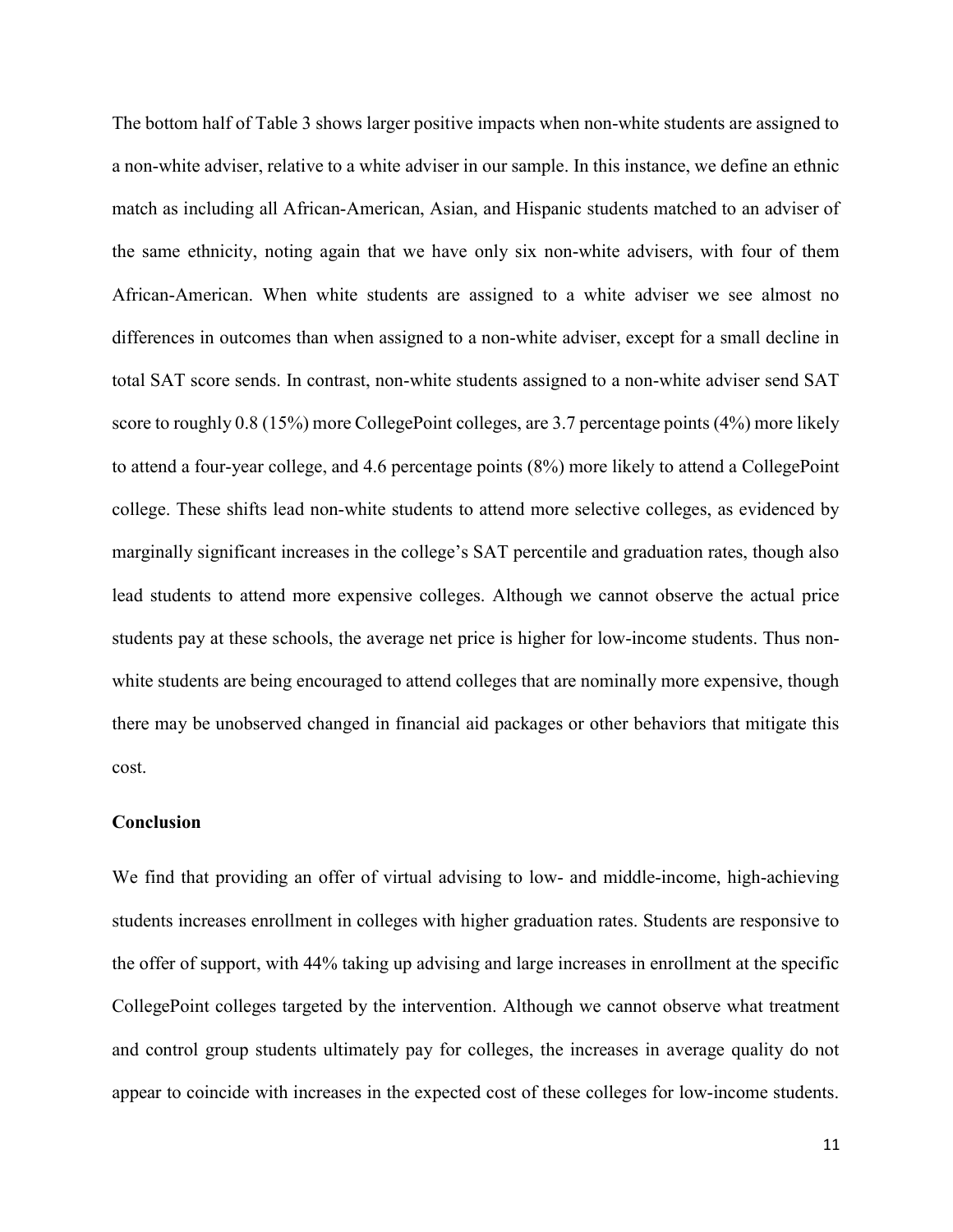The one exception is for non-white students assigned to non-white advisers; for these students, we find larger impacts on enrollment in colleges with higher graduation rates, along with an expectation of increased tuition costs for low-income students.

These results point to the potential for technology to facilitate remote counseling efforts for geographically isolated students. Multiple efforts were made to lower the barrier to engaging with an adviser. First, we used an "opt-out" model, in which the only ask of students was to respond to their adviser with a few pieces of information to confirm their identity and eligibility for their program. This may matter as "opt-in" approaches may dramatically lower participation rates (Bergmann, Lasky-Fink, & Rogers, 2019). The initial outreach was relatively low cost, leveraging existing College Board channels of email, text and direct mail via their participation in PSAT and SAT exams, rather than requiring counselors to actively identify and convince students, or broader advertising campaigns. The College Board and College Advising Corps also worked to develop robust student-level data sharing to accelerate the advising timeline and reach students earlier in the process. Nonetheless, virtual advising programs may be a scalable solution for motivated students who are willing to engage with their adviser, but may not effectively convince the highest need students who choose not to engage. More work is needed to develop messages that target and motivate students based on their background characteristics and future plans.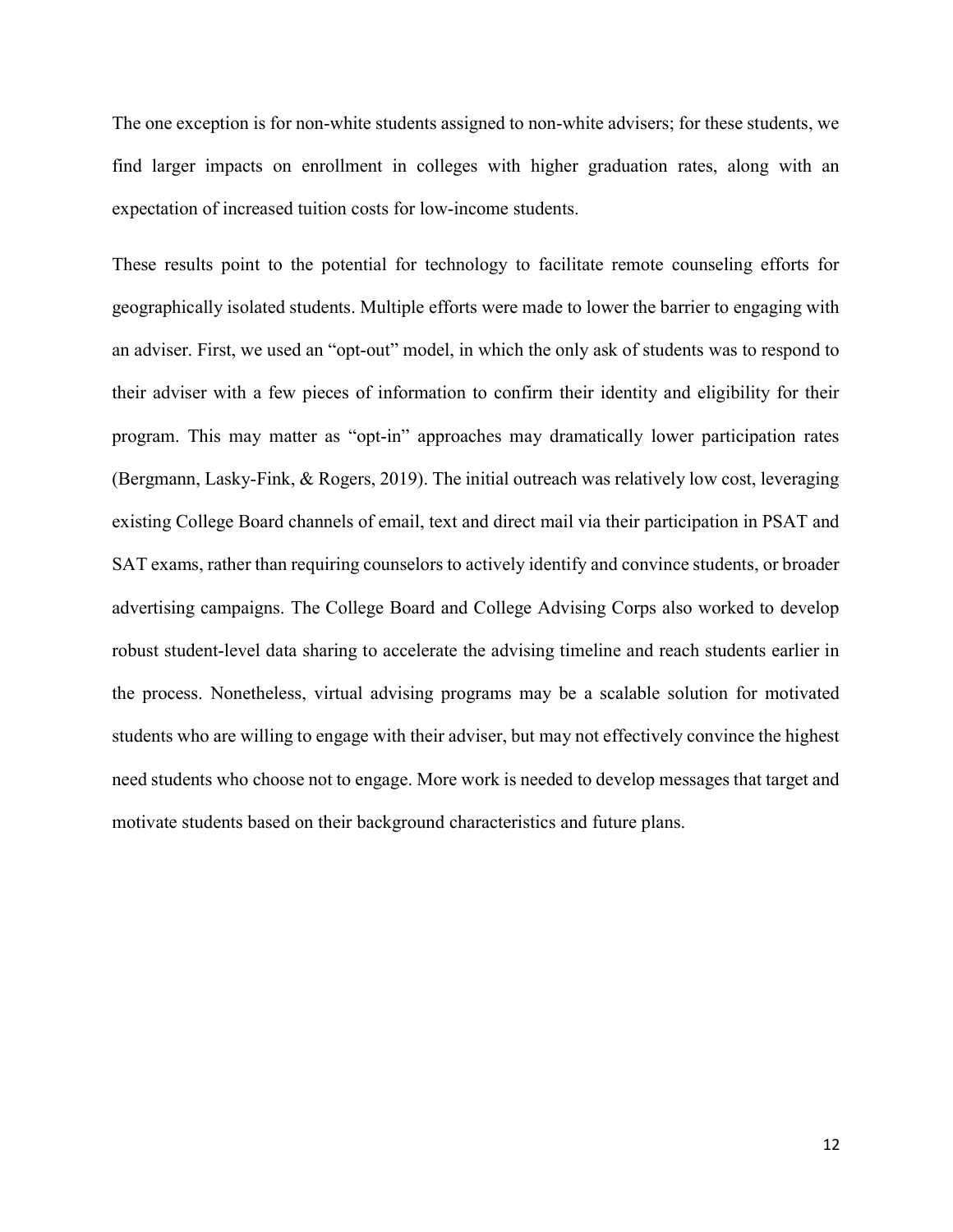#### References

- Bailey, M. J., & Dynarski, S. M. (2011). Inequality in postsecondary education. In G. J. Duncan & R. J. Murnane (Eds.), Whither Opportunity (pp. 117--132): Russell Sage.
- Barr, A., & Castleman, B. L. (2017). The Bottom Line on College Counseling.
- Bastedo, M. N., & Jaquette, O. (2011). Running in Place: Low-Income Students and the Dynamics of Higher Education Stratification. Educational Evaluation and Policy Analysis, 33(3), 318-339.
- Bergmann, P., Lasky-Fink, J., & Rogers, T. (2019). Simplification and Defaults Affect Adoption and Impact of Technology, But Decision Makers Do Not Realize It. Organizational Behavior and Human Decision Processes.
- Bettinger, E. P., & Evans, B. J. (forthcoming). College Guidance for All: A Randomized Experiment in Pre-College Advising. Journal of Policy Analysis and Management.
- Bird, K. A., Castleman, B. L., Denning, J. T., Goodman, J. S., Lamberton, C., & Rosinger, K. O. (2019). Nudging at Scale: Experimental Evidence from FAFSA Completion Campaigns. NBER Working Paper No. 26158. Cambridge, MA.
- Carrell, S. E., & Sacerdote, B. I. (2017). Why Do College-Going Interventions Work? American Economic Journal: Applied Economics, 9(3), 124-151.
- Castleman, B. L., & Goodman, J. S. (2018). Intensive College Counseling and the Enrollment and Persistence of Low-Income Students. Education Finance and Policy, 13(1), 19-41.
- Castleman, B. L., & Page, L. C. (2015). Summer nudging: Can personalized text messages and peer mentor outreach increase college going among low-income high school graduates? Journal of Economic Behavior and Organization, 115, 144-160.
- Castleman, B. L., Page, L. C., & Schooley, K. (2014). The forgotten summer: Mitigating summer attrition among college-intending low-income high school graduates. Journal of Policy Analysis and Management, 32(2), 320-344.
- Gurantz, O., Howell, J., Hurwitz, M., Larson, C., Pender, M., & White, B. (2019). Realizing Your College Potential? Impacts of College Board's RYCP Campaign on Postsecondary Enrollment. Annenberg Institute at Brown University, EdWorkingPaper: 19-40.
- Hoxby, C. M., & Avery, C. (2013). The Missing "One-Offs": The Hidden Supply of High-Achieving, Low Income Students. Retrieved from Washington DC:
- Hoxby, C. M., & Turner, S. E. (2013). Expanding College Opportunities for High-Achieving, Low Income Students. Stanford Institute for Economic Policy Research. Stanford, CA.
- Hyman, J. M. (forthcoming). Can Light-Touch College-Going Interventions Make a Difference? Evidence From a Statewide Experiment in Michigan Journal of Policy Analysis and Management.
- Page, L. C., Kehoe, S. S., Castleman, B. L., & Sahadewo, G. A. (2017). More than Dollars for Scholars: The Impact of the Dell Scholars Program on College Access, Persistence and Degree Attainment. Journal of Human Resources.
- Smith, J. (2018). The Sequential College Application Process. Education Finance and Policy, O(ja), 1-54.
- Smith, J., Pender, M., & Howell, J. (2013). The full extent of student-college academic undermatch. Economics of Education Review, 32, 247-261.
- Sullivan, Z., Castleman, B., & Bettinger, E. (2019). College Advising at a National Scale: Experimental Evidence from the CollegePoint initiative. EdWorkingPaper: 19-123. Annenberg Institute at Brown University.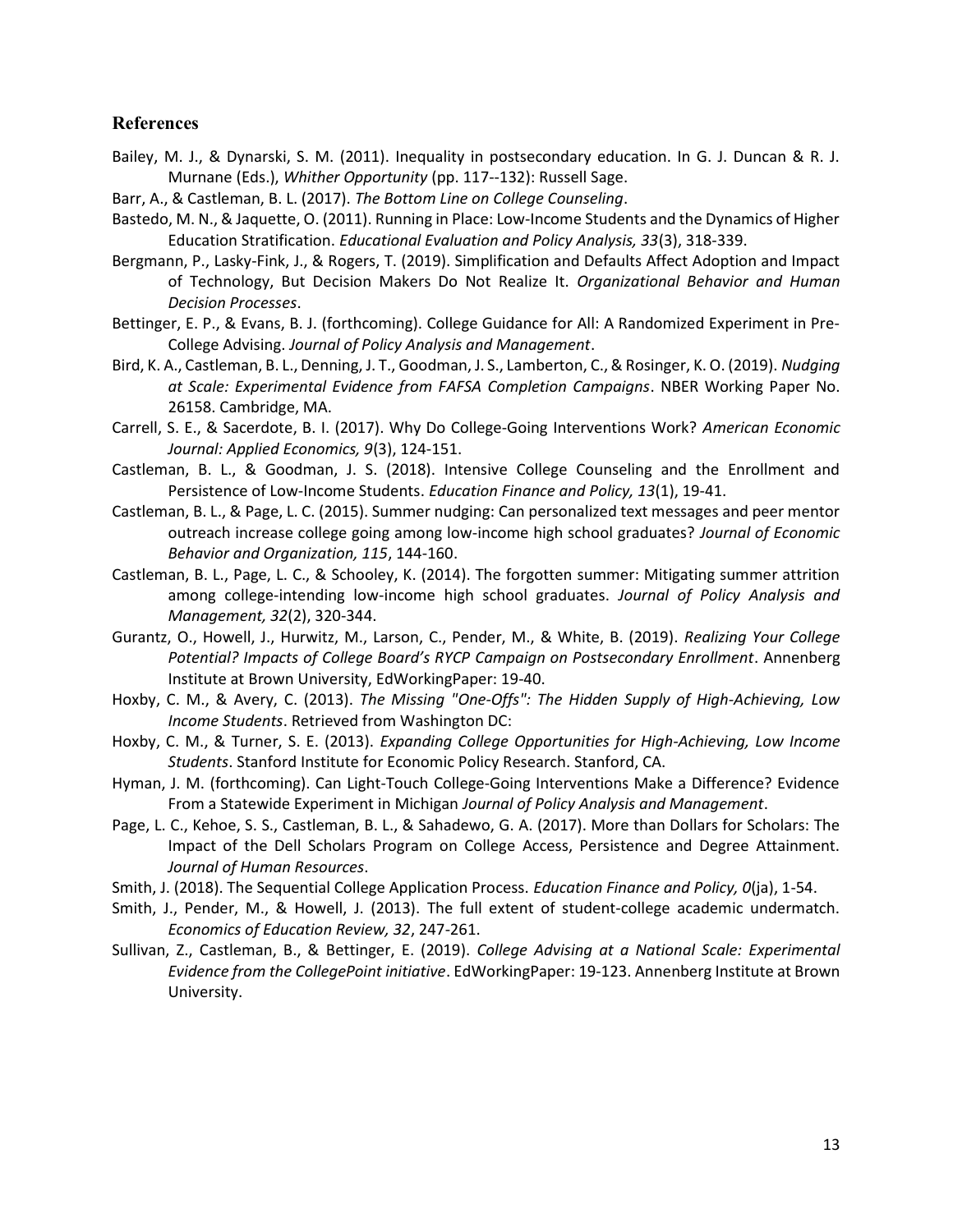| Table 1. Descriptive statistics and covariate balance |               |                     |
|-------------------------------------------------------|---------------|---------------------|
|                                                       |               |                     |
|                                                       |               |                     |
|                                                       |               |                     |
|                                                       |               |                     |
|                                                       |               |                     |
|                                                       |               |                     |
|                                                       |               | Test for            |
|                                                       | Control group | statistical         |
|                                                       | mean          | difference          |
| Individual characteristics                            |               |                     |
| Female                                                | 47.4%         | $-0.006$            |
|                                                       |               | (0.009)             |
| Parent has bachelor's degree                          | 39.5%         | 0.003               |
| White                                                 | 38.4%         | (0.009)<br>$-0.004$ |
|                                                       |               | (0.009)             |
| Hispanic                                              | 17.6%         | 0.005               |
|                                                       |               | (0.007)             |
| African-American                                      | 5.2%          | $-0.003$            |
|                                                       |               | (0.004)             |
| Asian                                                 | 32.7%         | $-0.001$            |
|                                                       |               | (0.008)             |
| SAT score                                             | 1357          | $-0.709$            |
|                                                       |               | (1.573)             |
| School characteristics                                |               |                     |
| School size                                           | 1822          | $-27.325$           |
|                                                       |               | (21.266)            |
| City                                                  | 36.8%         | $-0.001$            |
|                                                       |               | (0.009)             |
| Suburb                                                | 37.0%         | $-0.009$            |
|                                                       |               | (0.009)             |
| Town                                                  | 5.8%          | $-0.003$            |
|                                                       |               | (0.004)             |
| Rural                                                 | 9.6%          | 0.006               |
| Percent free and reduced price lunch                  | 42.0%         | (0.005)<br>0.004    |
|                                                       |               |                     |

### Table 1. Descriptive statistics and covariate balance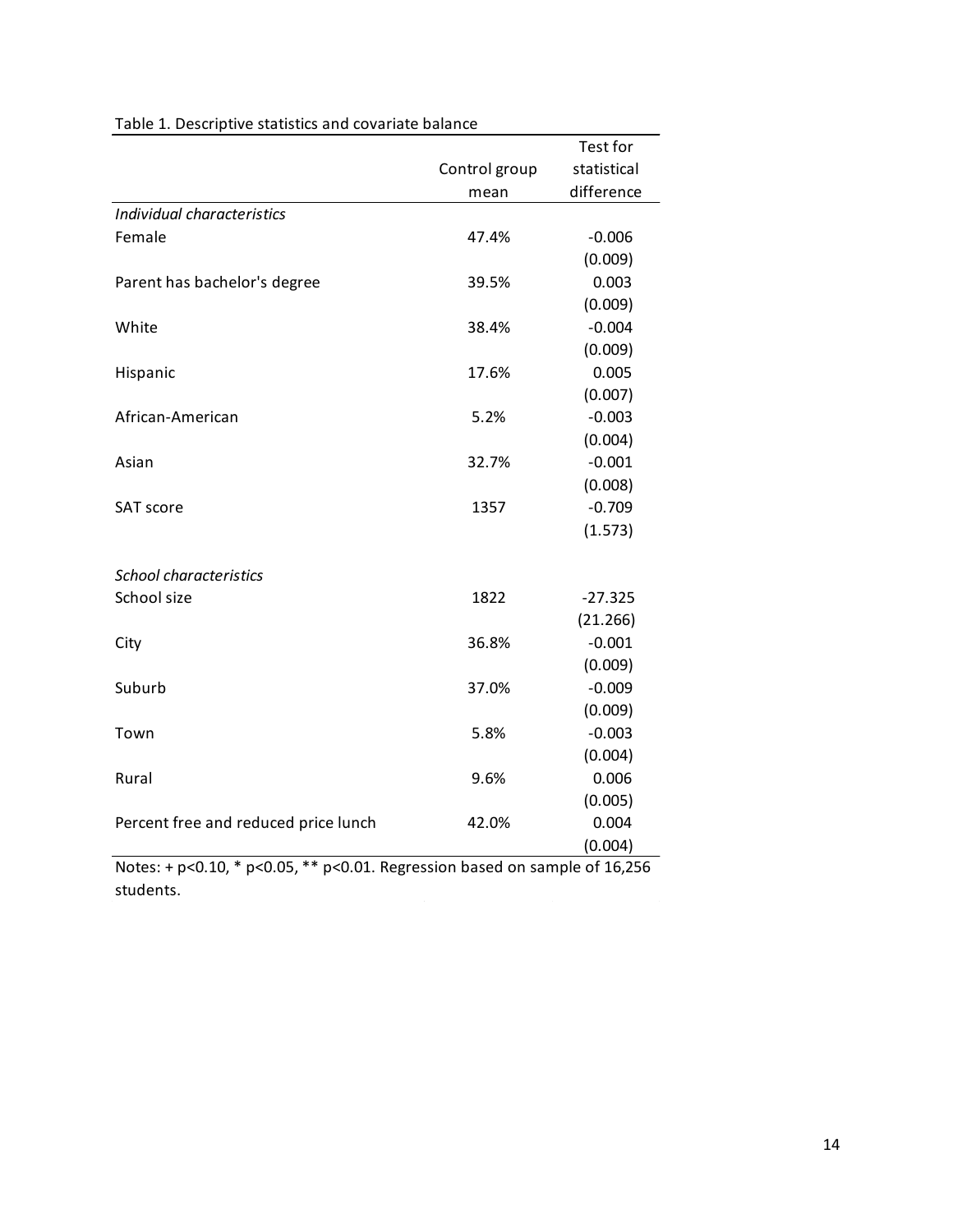|                          |             | Table 2. Impacts of virtual advising, Intent-to-treat estimates |                  |                              |               |                  |                                |              |                                |                       |
|--------------------------|-------------|-----------------------------------------------------------------|------------------|------------------------------|---------------|------------------|--------------------------------|--------------|--------------------------------|-----------------------|
|                          | (1)         | (2)<br>SAT score sends                                          | (3)              | (4)<br>Attendance (NSC data) | (5)           | (6)              | (7)<br><b>Barron's Ranking</b> | (8)          | (9)<br>College characteristics | (10)                  |
|                          |             | CollegePoint                                                    |                  |                              | CollegePoint  |                  |                                |              |                                | Net price: \$30-      |
| Group                    | Total       | college                                                         | Any              | Four-year                    | college       | Top 3            | 4 or higher                    |              | SAT percentile Graduation rate | 48K                   |
| All students             | $0.308**$   | $0.316**$                                                       | 0.003            | 0.010                        | $0.027**$     | $0.017*$         | $-0.014+$                      | 0.193        | $0.008*$                       | $-30.854$             |
|                          | (0.093)     | (0.085)                                                         | (0.006)          | (0.007)                      | (0.009)       | (0.009)          | (0.008)                        | (0.227)      | (0.004)                        | (122.316)             |
| Control group mean       | 5.9         | 4.3                                                             | 87.3%            | 82.6%                        | 50.0%         | 60.9%            | 26.1%                          | 88.5         | 72.1%                          | \$12,391              |
| N                        | 16256       | 16256                                                           | 16256            | 16256                        | 16256         | 16256            | 16256                          | 12654        | 14023                          | 14134                 |
|                          | 0.216       | $0.222 +$                                                       | $-0.002$         | 0.004                        | 0.014         | 0.015            | $-0.017$                       | 0.092        | 0.005                          | $-159.447$            |
| Wave 1 (Spring outreach) | (0.132)     | (0.119)                                                         | (0.009)          | (0.010)                      | (0.013)       | (0.013)          | (0.011)                        | (0.327)      | (0.005)                        | (168.521)             |
| Control group mean       | 5.4         | 4.0                                                             | 87.1%            | 82.4%                        | 48.5%         | 59.6%            | 27.3%                          | 88.5         | 71.8%                          | \$12,136              |
| N                        | 8203        | 8203                                                            | 8203             | 8203                         | 8203          | 8203             | 8203                           | 6374         | 7032                           | 7092                  |
|                          |             |                                                                 |                  |                              |               |                  |                                |              |                                |                       |
| Wave 2 (Fall outreach)   | $0.398**$   | $0.409**$                                                       | 0.008            | $0.016+$                     | $0.039**$     | 0.020            | $-0.011$                       | 0.304        | $0.011*$                       | 93.688                |
|                          | (0.131)     | (0.123)                                                         | (0.008)          | (0.009)                      | (0.013)       | (0.012)          | (0.011)                        | (0.316)      | (0.005)                        | (177.291)             |
| Control group mean       | 6.4         | 4.5                                                             | 87.5%            | 82.8%                        | 51.4%         | 62.1%            | 25.0%                          | 88.4         | 72.4%                          | \$12,638              |
| N                        | 8053        | 8053                                                            | 8053             | 8053                         | 8053          | 8053             | 8053                           | 6280         | 6991                           | 7042                  |
|                          |             |                                                                 |                  |                              |               |                  |                                |              |                                |                       |
| Low-income               | $0.600**$   | $0.523**$                                                       | 0.005            | 0.014                        | $0.026*$      | 0.014            | $-0.008$                       | 0.179        | 0.006                          | 130.440               |
|                          | (0.127)     | (0.117)<br>4.6                                                  | (0.008)<br>86.9% | (0.009)<br>82.4%             | (0.012)       | (0.012)<br>62.3% | (0.010)                        | (0.302)      | (0.005)<br>73.5%               | (162.945)<br>\$12,047 |
| Control group mean<br>N  | 6.3<br>9397 | 9397                                                            | 9397             | 9397                         | 52.1%<br>9397 | 9397             | 24.2%<br>9397                  | 89.1<br>7355 | 8078                           | 8137                  |
|                          |             |                                                                 |                  |                              |               |                  |                                |              |                                |                       |
| Middle-income            | $-0.083$    | 0.038                                                           | 0.000            | 0.005                        | $0.027*$      | 0.021            | $-0.022+$                      | 0.223        | $0.011 +$                      | $-246.228$            |
|                          | (0.135)     | (0.124)                                                         | (0.009)          | (0.010)                      | (0.014)       | (0.014)          | (0.012)                        | (0.345)      | (0.006)                        | (185.054)             |
|                          | 5.5         | 3.8                                                             | 87.7%            | 83.0%                        | 47.3%         | 59.0%            | 28.7%                          | 87.6         | 70.2%                          | \$12,839              |
| Control group mean       | 6859        | 6859                                                            | 6859             | 6859                         | 6859          | 6859             | 6859                           | 5299         | 5945                           | 5997                  |

Table 2. Impacts of virtual advising, Intent-to-treat estimates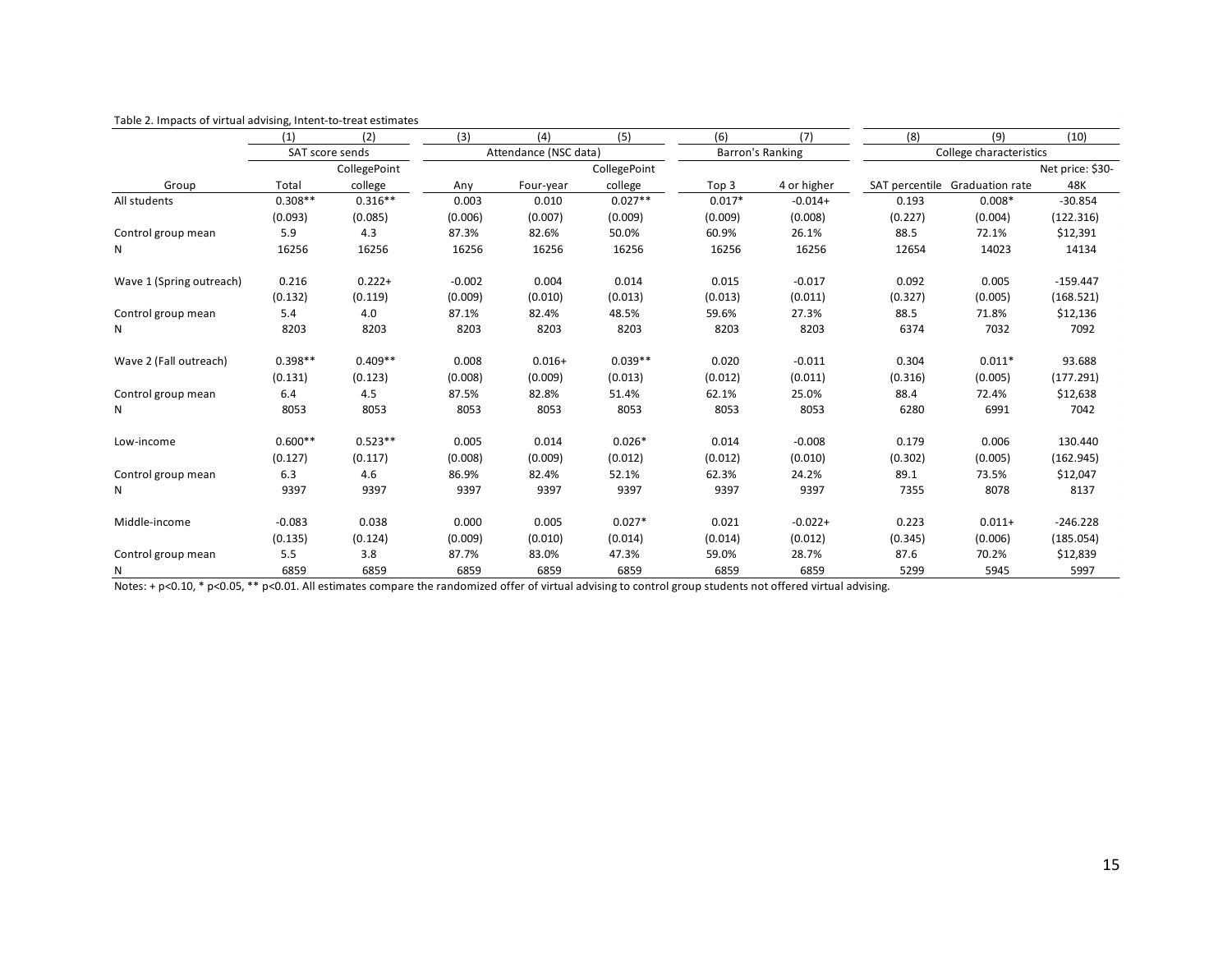| Table 3. Impacts of random assignment to same sex or ethnicity adviser, intent-to-treat estimates |            |                 |              |                       |              |          |                  |                         |          |                                |                  |  |
|---------------------------------------------------------------------------------------------------|------------|-----------------|--------------|-----------------------|--------------|----------|------------------|-------------------------|----------|--------------------------------|------------------|--|
|                                                                                                   | (1)        | (2)             | (3)          | (4)                   | (5)          | (6)      | (7)              | (8)                     | (9)      | (10)                           | (11)             |  |
|                                                                                                   |            | SAT score sends |              | Attendance (NSC data) |              |          | Barron's Ranking | College characteristics |          |                                |                  |  |
|                                                                                                   |            |                 | CollegePoint |                       | CollegePoint |          |                  |                         |          |                                | Net price: \$30- |  |
|                                                                                                   | Engagement | Total           | college      | Any                   | Four-year    | college  | Top 3            | 4 or higher             |          | SAT percentile Graduation rate | 48K              |  |
| Adviser matching on sex                                                                           |            |                 |              |                       |              |          |                  |                         |          |                                |                  |  |
| Same sex adviser                                                                                  | $0.020*$   | $-0.032$        | $-0.024$     | $0.015*$              | $0.012 +$    | $-0.001$ | 0.005            | 0.004                   | $-0.091$ | $-0.004$                       | 116.924          |  |
|                                                                                                   | (0.009)    | (0.099)         | (0.091)      | (0.006)               | (0.007)      | (0.009)  | (0.009)          | (0.008)                 | (0.235)  | (0.004)                        | (127.171)        |  |
|                                                                                                   |            |                 |              |                       |              |          |                  |                         |          |                                |                  |  |
|                                                                                                   |            |                 |              |                       | 0.009        | 0.005    | 0.011            | $-0.001$                | 0.218    | 0.001                          | 340.016+         |  |
| Female and same sex adviser                                                                       | 0.018      | $-0.081$        | $-0.048$     | 0.006                 |              |          |                  |                         |          |                                |                  |  |
|                                                                                                   |            |                 |              |                       |              |          |                  |                         |          |                                |                  |  |
|                                                                                                   | (0.014)    | (0.144)         | (0.133)      | (0.009)               | (0.010)      | (0.014)  | (0.013)          | (0.011)                 | (0.340)  | (0.006)                        | (184.323)        |  |
| Male and same sex adviser                                                                         | $0.022 +$  | 0.011           | $-0.003$     | $0.023**$             | 0.015        | $-0.006$ | 0.000            | 0.009                   | $-0.377$ | $-0.009$                       | $-87.274$        |  |
|                                                                                                   | (0.013)    | (0.136)         | (0.125)      | (0.009)               | (0.010)      | (0.013)  | (0.013)          | (0.011)                 | (0.327)  | (0.005)                        | (176.314)        |  |
| Control group mean                                                                                | 42.6%      | 6.2             | 4.6          | 86.7%                 | 82.7%        | 52.1%    | 61.0%            | 19.9%                   | 88.6     | 72.8%                          | \$12,279         |  |
|                                                                                                   |            |                 |              |                       |              |          |                  |                         |          |                                |                  |  |
|                                                                                                   |            |                 |              |                       |              |          |                  |                         |          |                                |                  |  |
| Adviser matching on ethnicity                                                                     |            |                 |              |                       |              |          |                  |                         |          |                                |                  |  |
| Same ethnicity adviser                                                                            | $-0.020$   | 0.102           | 0.179        | 0.006                 | 0.008        | 0.008    | 0.013            | 0.001                   | 0.298    | 0.002                          | 305.280+         |  |
|                                                                                                   | (0.013)    | (0.128)         | (0.118)      | (0.008)               | (0.009)      | (0.012)  | (0.012)          | (0.010)                 | (0.306)  | (0.005)                        | (168.014)        |  |
| White and same ethnicity adviser                                                                  | $-0.010$   | $-0.342*$       | $-0.236$     | $-0.008$              | $-0.013$     | $-0.019$ | $-0.021$         | 0.013                   | $-0.162$ | $-0.007$                       | $-160.690$       |  |
|                                                                                                   |            |                 |              |                       |              |          |                  |                         |          |                                |                  |  |
|                                                                                                   | (0.016)    | (0.168)         | (0.155)      | (0.011)               | (0.012)      | (0.016)  | (0.016)          | (0.013)                 | (0.413)  | (0.007)                        | (222.591)        |  |
| Non-white and same ethnicity adviser                                                              | $-0.033+$  | $0.723**$       | $0.757**$    | $0.026*$              | $0.037*$     | $0.046*$ | $0.060**$        | $-0.016$                | $0.867+$ | $0.014 +$                      | 929.895**        |  |
|                                                                                                   | (0.019)    | (0.199)         | (0.183)      | (0.013)               | (0.014)      | (0.019)  | (0.019)          | (0.016)                 | (0.459)  | (0.008)                        | (257.980)        |  |
| Control group mean                                                                                | 46.3%      | 6.8             | 5.1          | 88.1%                 | 84.3%        | 56.1%    | 64.4%            | 18.3%                   | 89.6     | 74.6%                          | \$12,046         |  |

#### Table 3. Impacts of random assignment to same sex or ethnicity adviser, intent-to-treat estimates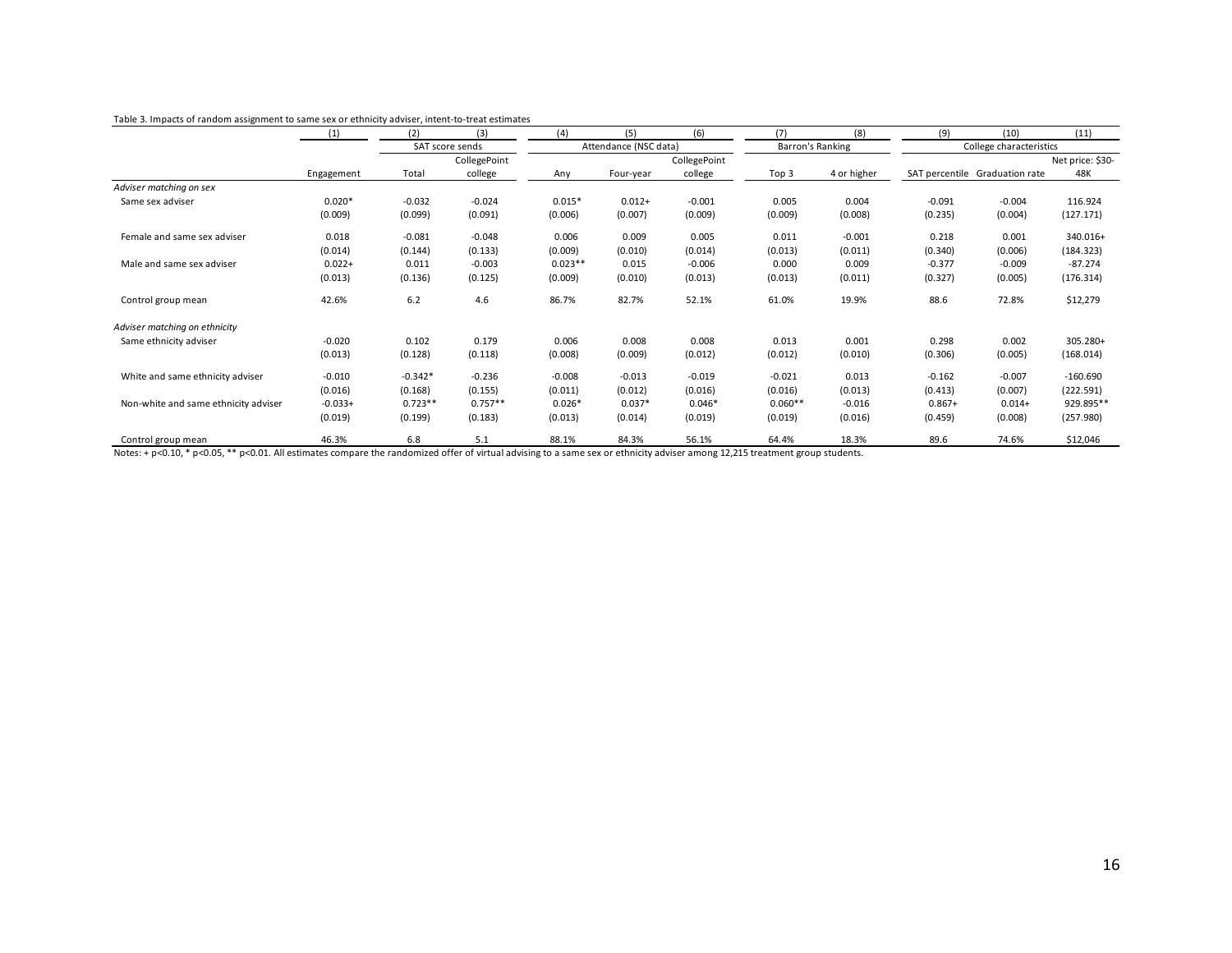

Figure 1. Adviser engagement rates based on predicted likelihood of attending a CollegePoint college

Notes. Predicted probabilities derive from a logistic regression using control group students that controlled for: student ethnicity; gender; parental education; school urbanicity; whether they took the SAT zero, one, or two or more times; a cubic of initial SAT math and verbal scores, school-level free and reduced price lunch, and school size.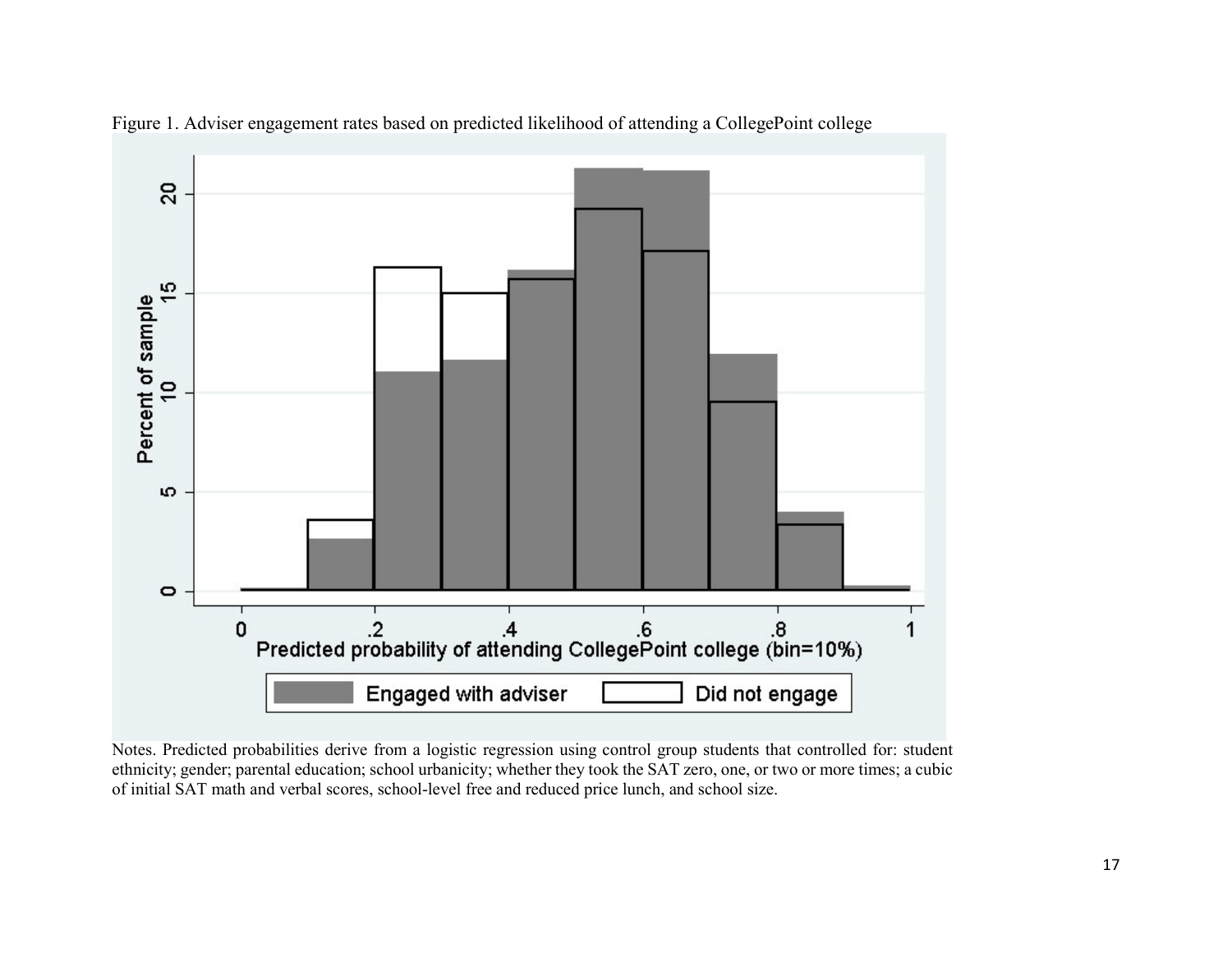### Appendix Table 1

| <b>Activity</b>                                  | <b>College Point</b>                                                                                                        | <b>CB-CAC Collaboration</b>                                                                                                                                           |
|--------------------------------------------------|-----------------------------------------------------------------------------------------------------------------------------|-----------------------------------------------------------------------------------------------------------------------------------------------------------------------|
| <b>Identification</b>                            | $\sim$ 30k students identified ( $\sim$ 15k assigned to each organization)                                                  |                                                                                                                                                                       |
| <b>Assigned</b><br>to<br>treatment/control       | Outreach to all<br>Treatment status assigned after intake                                                                   | Treatment assigned before outreach<br>Outreach only to treatment group                                                                                                |
| <b>Outreach/Recruitment</b>                      | Direct mail from CollegePoint<br>$\bullet$<br>Email<br>from<br>College Board<br>$\bullet$<br>• Phone calls on behalf of CCB | Direct<br>from<br>CB<br>mail<br>$\bullet$<br>Email<br>from<br>CB<br>$\bullet$<br>• Text from CB                                                                       |
| <b>Intake</b>                                    | Student<br>signs<br>up<br>(https://www.collegepoint.info)                                                                   | adviser<br>Student<br>contacts<br>$\bullet$<br>• Adviser confirms student information<br>eligibility on CB<br>list<br>and<br>• Adviser offers times for first meeting |
| advising<br>Assigned to<br>organization          | assignment after intake,<br>Random<br>names provided to advising org                                                        | Student (assigned to CAC) agrees to<br>the schedule for the first meeting                                                                                             |
| First substantive voice-<br>to-voice interaction | Hold first session (voice-to-voice)                                                                                         |                                                                                                                                                                       |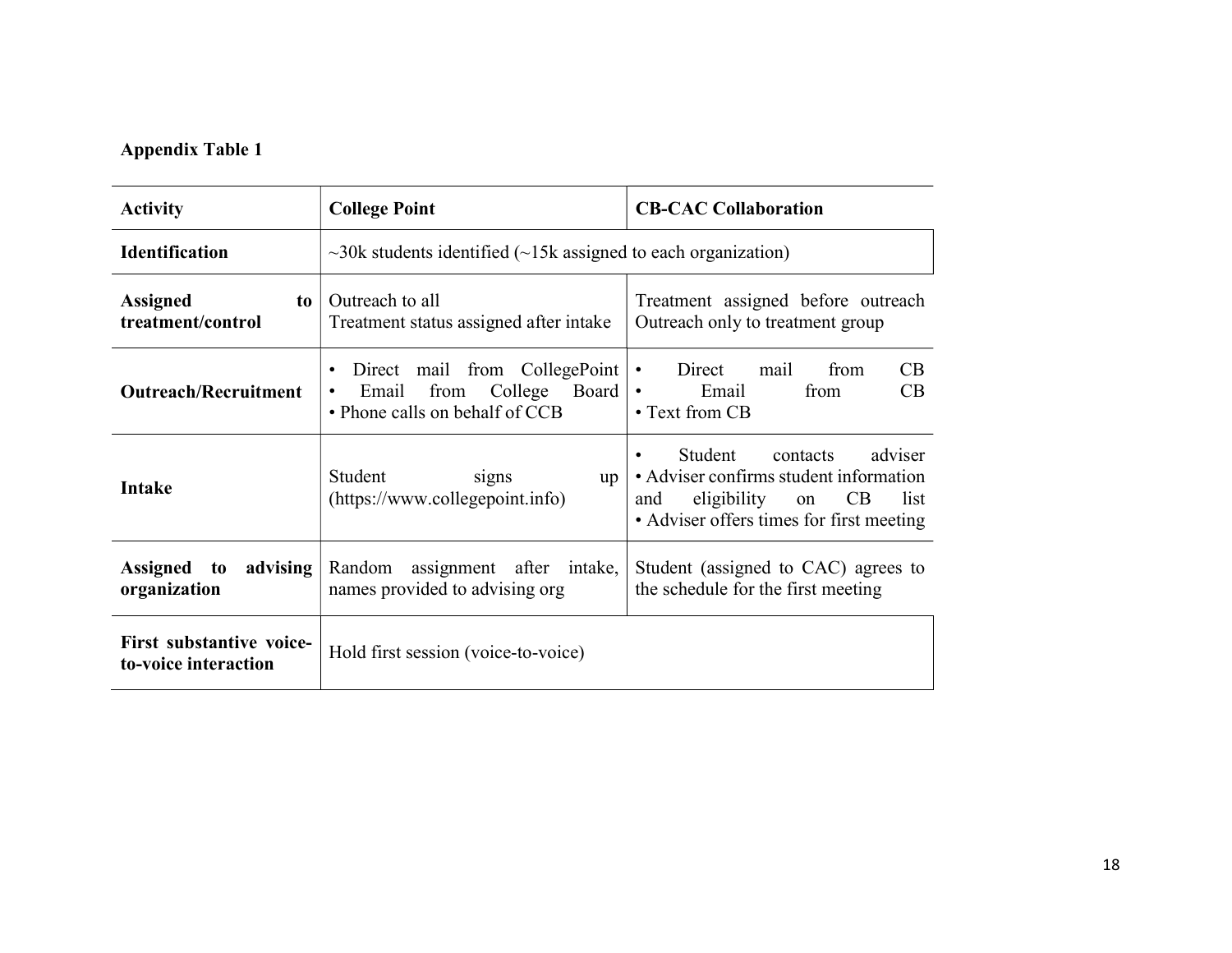| Appendix Table 2. Balance of observed covariates on assignment to adviser type |          |          |          |         |                   |          |                   |           |          |          |           |          |         |
|--------------------------------------------------------------------------------|----------|----------|----------|---------|-------------------|----------|-------------------|-----------|----------|----------|-----------|----------|---------|
|                                                                                |          |          |          |         | African-          |          | SAT: First School |           |          |          |           |          |         |
|                                                                                |          | Parent   |          |         |                   |          |                   |           |          | Suburb   | Town      | Rural    | FRPL    |
|                                                                                | Female   | BA       | White    |         | Hispanic American | Asian    | score             | size      | City     |          |           |          |         |
|                                                                                | (1)      | (2)      | (3)      | (4)     | (5)               | (6)      | (7)               | (8)       | (9)      | (10)     | (11)      | (12)     | (13)    |
| Assigned female adviser                                                        | $-0.008$ | 0.007    | $-0.003$ | 0.008   | $-0.002$          | $-0.003$ | 2.100             | 13.893    | $0.020*$ | $-0.008$ | $-0.010*$ | $-0.004$ | 0.002   |
|                                                                                | (0.010)  | (0.009)  | (0.010)  | (0.007) | (0.009)           | (0.004)  | (1.693)           | (23.059)  | (0.009)  | (0.009)  | (0.005)   | (0.006)  | (0.005) |
| Assigned white adviser                                                         | $-0.001$ | $-0.006$ | $-0.016$ | 0.008   | 0.011             | $-0.004$ | 0.737             | $-20.387$ | 0.012    | 0.002    | 0.000     | $-0.011$ | 0.000   |
|                                                                                | (0.011)  | (0.010)  | (0.011)  | (0.008) | (0.010)           | (0.005)  | (1.852)           | (25.502)  | (0.010)  | (0.010)  | (0.005)   | (0.006)  | (0.005) |
| P-value of joint test                                                          | 0.722    | 0.533    | 0.322    | 0.422   | 0.497             | 0.610    | 0.460             | 0.517     | 0.085    | 0.666    | 0.075     | 0.252    | 0.881   |

Appendix Table 2. Balance of observed covariates on assignment to adviser type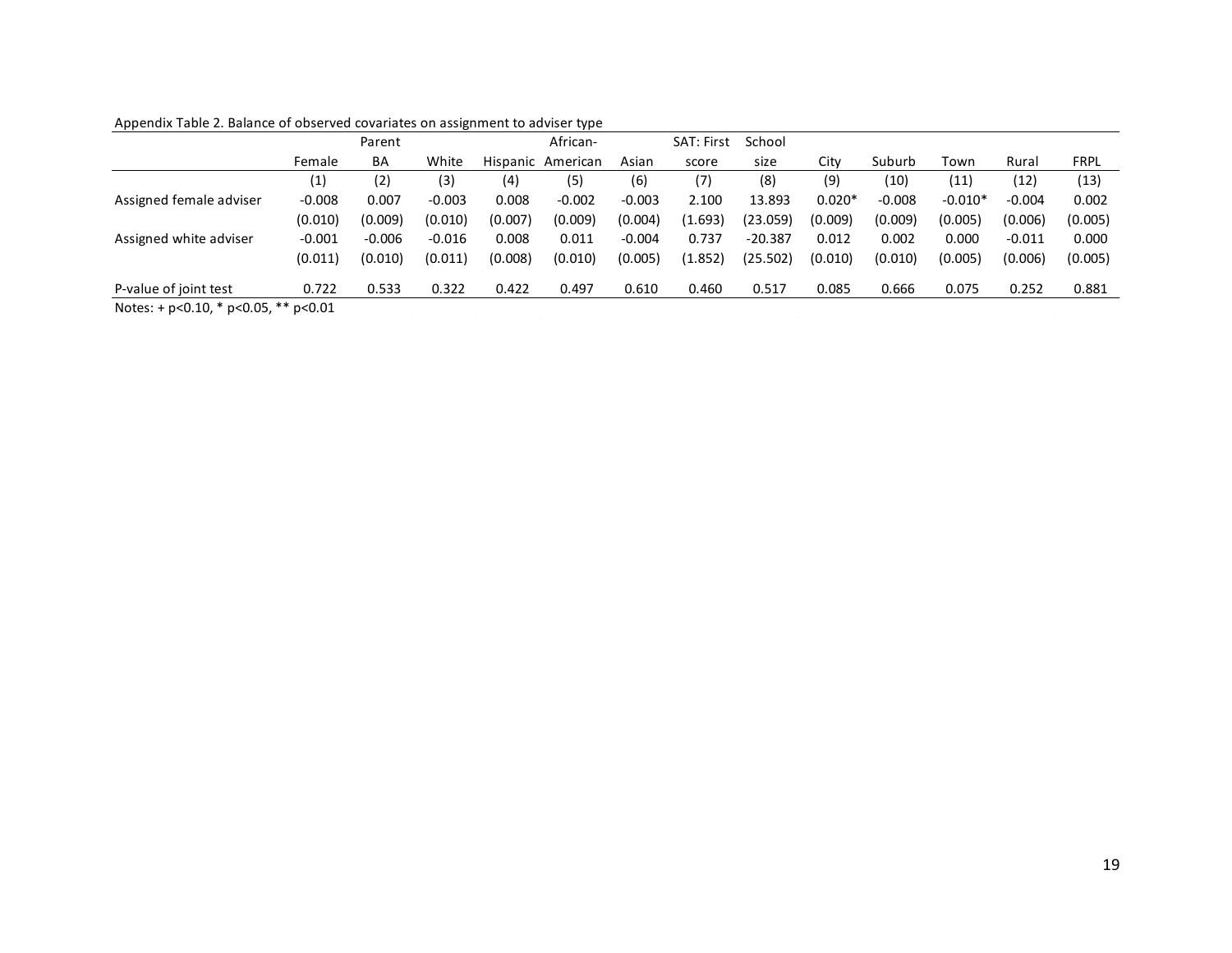|                         | (1)             | (2)          | Appendix Table 3. Impacts of virtual advising, Instrumental variables estimates<br>(3) | (4)                   | (5)           | (6)      | (7)              | (8)                            | (9)                     | (10)             |
|-------------------------|-----------------|--------------|----------------------------------------------------------------------------------------|-----------------------|---------------|----------|------------------|--------------------------------|-------------------------|------------------|
|                         | SAT score sends |              |                                                                                        | Attendance (NSC data) |               |          | Barron's Ranking |                                | College characteristics |                  |
|                         |                 | CollegePoint |                                                                                        |                       | CollegePoint  |          |                  |                                |                         | Net price: \$30- |
| Description             | Total           | college      | Any                                                                                    | Four-year             | college       | Top 3    | 4 or higher      | SAT percentile Graduation rate |                         | 48K              |
| All students            | $0.710**$       | $0.728**$    | 0.007                                                                                  | 0.024                 | $0.061**$     | $0.040*$ | $-0.032+$        | 0.423                          | $0.018*$                | $-68.708$        |
|                         | (0.213)         | (0.196)      | (0.014)                                                                                | (0.016)               | (0.021)       | (0.020)  | (0.018)          | (0.499)                        | (0.008)                 | (272.304)        |
| Control group mean      | 5.9             | 4.3          | 87.3%                                                                                  | 82.6%                 | 50.0%         | 60.9%    | 26.1%            | 88.5                           | 72.1%                   | \$12,391         |
| N                       | 16256           | 16256        | 16256                                                                                  | 16256                 | 16256         | 16256    | 16256            | 12654                          | 14023                   | 14134            |
| Wave 1 (Spring outrea   | $0.479+$        | $0.491 +$    | $-0.005$                                                                               | 0.009                 | 0.031         | 0.033    | $-0.038$         | 0.192                          | 0.011                   | $-338.535$       |
|                         | (0.291)         | (0.262)      | (0.019)                                                                                | (0.022)               | (0.028)       | (0.028)  | (0.025)          | (0.685)                        | (0.012)                 | (357.560)        |
| Control group mean      | 5.4             | 4.0          | 87.1%                                                                                  | 82.4%                 | 48.5%         | 59.6%    | 27.3%            | 88.5                           | 71.8%                   | \$12,136         |
| N                       | 8203            | 8203         | 8203                                                                                   | 8203                  | 8203          | 8203     | 8203             | 6374                           | 7032                    | 7092             |
| Wave 2 (Fall outreach)  | $0.958**$       | $0.983**$    | 0.019                                                                                  | $0.039 +$             | $0.093**$     | 0.048    | $-0.026$         | 0.702                          | $0.026*$                | 219.186          |
|                         | (0.314)         | (0.294)      | (0.020)                                                                                | (0.022)               | (0.031)       | (0.030)  | (0.026)          | (0.727)                        | (0.012)                 | (414.958)        |
| Control group mean      | 6.4             | 4.5          | 87.5%                                                                                  | 82.8%                 | 51.4%         | 62.1%    | 25.0%            | 88.4                           | 72.4%                   | \$12,638         |
| N                       | 8053            | 8053         | 8053                                                                                   | 8053                  | 8053          | 8053     | 8053             | 6280                           | 6991                    | 7042             |
| Low-income              | $1.342**$       | $1.170**$    | 0.011                                                                                  | 0.031                 | $0.058*$      | 0.032    | $-0.019$         | 0.383                          | 0.014                   | 281.943          |
|                         | (0.282)         | (0.259)      | (0.018)                                                                                | (0.020)               | (0.027)       | (0.026)  | (0.023)          | (0.644)                        | (0.011)                 | (352.374)        |
| Control group mean      | 6.3             | 4.6          | 86.9%                                                                                  | 82.4%                 | 52.1%         | 62.3%    | 24.2%            | 89.1                           | 73.5%                   | \$12,047         |
| N                       | 9397            | 9397         | 9397                                                                                   | 9397                  | 9397          | 9397     | 9397             | 7355                           | 8078                    | 8137             |
|                         |                 |              |                                                                                        |                       |               |          |                  |                                |                         |                  |
| Middle-income           | $-0.201$        | 0.091        | 0.000                                                                                  | 0.012                 | $0.066*$      | 0.052    | $-0.052+$        | 0.510                          | $0.024 +$               | $-571.324$       |
|                         | (0.327)         | (0.300)      | (0.022)                                                                                | (0.025)               | (0.033)       | (0.033)  | (0.030)          | (0.788)                        | (0.013)                 | (428.795)        |
|                         | 5.5             | 3.8          | 87.7%                                                                                  | 83.0%<br>6859         | 47.3%<br>6859 | 59.0%    | 28.7%            | 87.6                           | 70.2%                   | \$12,839         |
| Control group mean<br>N | 6859            | 6859         | 6859                                                                                   |                       |               | 6859     | 6859             | 5299                           | 5945                    | 5997             |

| Appendix Table 3. Impacts of virtual advising, Instrumental variables estimates |
|---------------------------------------------------------------------------------|
|---------------------------------------------------------------------------------|